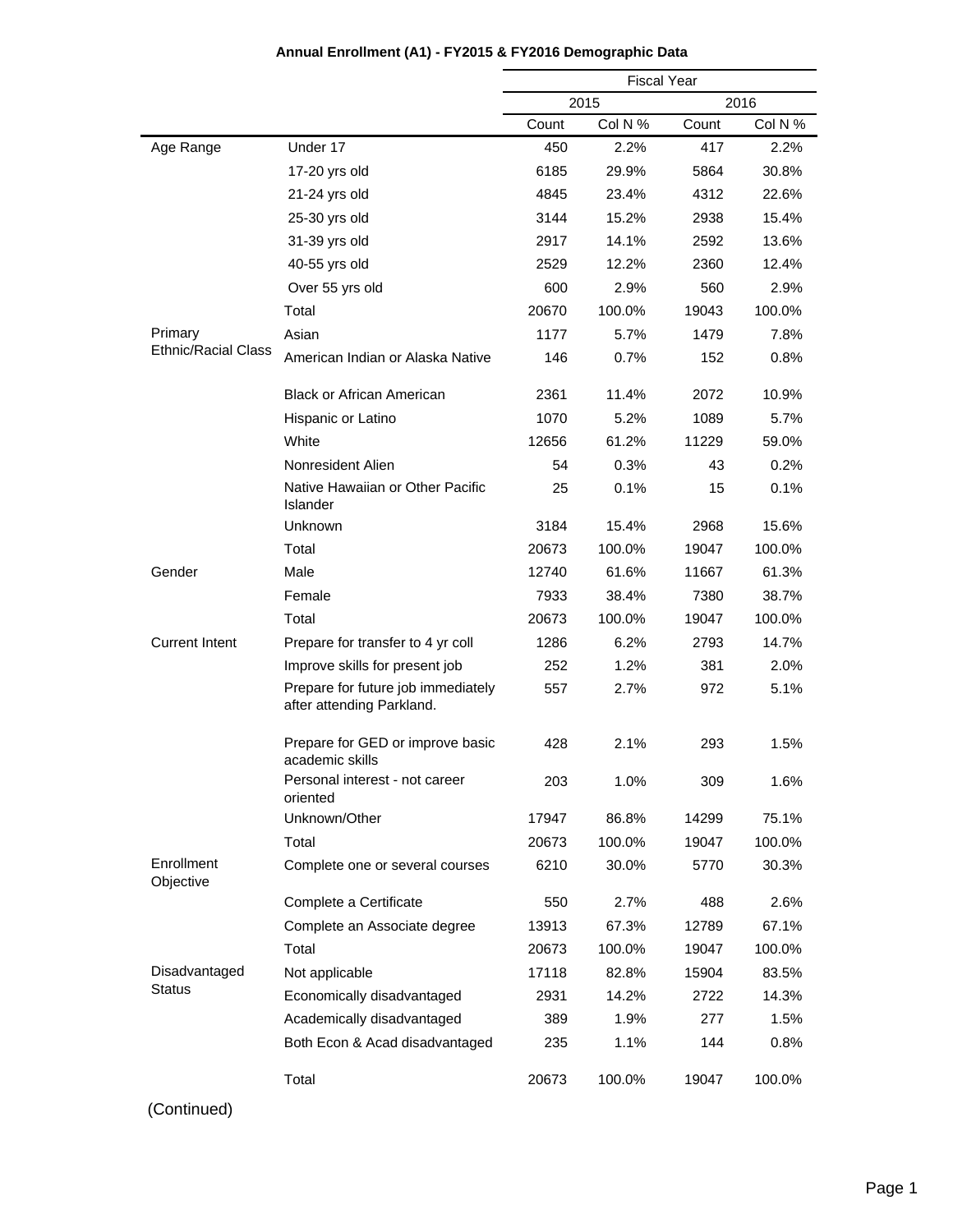## **Annual Enrollment (A1) - FY2015 & FY2016 Demographic Data**

| (Continued)                        |                                                                          |                | <b>Fiscal Year</b> |       |         |
|------------------------------------|--------------------------------------------------------------------------|----------------|--------------------|-------|---------|
|                                    |                                                                          | 2015           |                    | 2016  |         |
|                                    |                                                                          | Count          | Col N %            | Count | Col N % |
| Ltd-Eng Proficiency Not applicable |                                                                          | 20182          | 97.6%              | 18609 | 97.7%   |
|                                    | Limited-English-Proficient                                               | 491            | 2.4%               | 438   | 2.3%    |
|                                    | Total                                                                    | 20673          | 100.0%             | 19047 | 100.0%  |
| <b>Disability Status</b>           | Not Applicable (No Disability)                                           | 19970          | 96.6%              | 18286 | 96.0%   |
|                                    | Disability Student - One Disability<br>& Used Services                   | 703            | 3.4%               | 410   | 2.2%    |
|                                    | Disability Student - Multiple<br>Disabilities & Used Services            | 0              | 0.0%               | 351   | 1.8%    |
|                                    | Total                                                                    | 20673          | 100.0%             | 19047 | 100.0%  |
| <b>Highest Deg Prev</b>            | Associates Degree                                                        | 266            | 1.3%               | 361   | 1.9%    |
| Earned                             | <b>Bachelor Degree</b>                                                   | 394            | 1.9%               | 449   | 2.4%    |
|                                    | Certificate                                                              | 104            | 0.5%               | 143   | 0.8%    |
|                                    | Doctoral Degree                                                          | 19             | 0.1%               | 20    | 0.1%    |
|                                    | <b>GED</b>                                                               | 290            | 1.4%               | 241   | 1.3%    |
|                                    | High Schl Diploma                                                        | 7092           | 34.3%              | 6563  | 34.5%   |
|                                    | <b>Masters Degree</b>                                                    | 93             | 0.4%               | 95    | 0.5%    |
|                                    | None                                                                     | 317            | 1.5%               | 281   | 1.5%    |
|                                    | Other                                                                    | 182            | 0.9%               | 212   | 1.1%    |
|                                    | 1st Professional Degree                                                  | $\overline{7}$ | $0.0\%$            | 7     | $0.0\%$ |
|                                    | Some college                                                             | 1481           | 7.2%               | 2141  | 11.2%   |
|                                    | Unknown                                                                  | 10428          | 50.4%              | 8534  | 44.8%   |
|                                    | Total                                                                    | 20673          | 100.0%             | 19047 | 100.0%  |
| <b>Veteran Status</b>              | Not a Veteran                                                            | 20028          | 96.9%              | 18300 | 96.1%   |
|                                    | Veteran                                                                  | 645            | 3.1%               | 747   | $3.9\%$ |
|                                    | Total                                                                    | 20673          | 100.0%             | 19047 | 100.0%  |
| Student Entry Level Freshman       |                                                                          | 12932          | 62.6%              | 11515 | 60.5%   |
|                                    | Sophomore                                                                | 5536           | 26.8%              | 5151  | 27.0%   |
|                                    | Dual ENROLLMENT                                                          | 10             | 0.0%               | 5     | 0.0%    |
|                                    | Unclassified/Other                                                       | 1153           | 5.6%               | 1230  | 6.5%    |
|                                    | Dual CREDIT                                                              | 1042           | 5.0%               | 1146  | 6.0%    |
|                                    | Total                                                                    | 20673          | 100.0%             | 19047 | 100.0%  |
| <b>First Generation</b>            | Missing                                                                  | 15192          | 73.5%              | 12047 | 63.2%   |
| <b>College Student</b>             | Student in the first generation of<br>their family to attend college     | 1434           | 6.9%               | 1709  | 9.0%    |
|                                    | Student not in the first generation<br>of their family to attend college | 4047           | 19.6%              | 5291  | 27.8%   |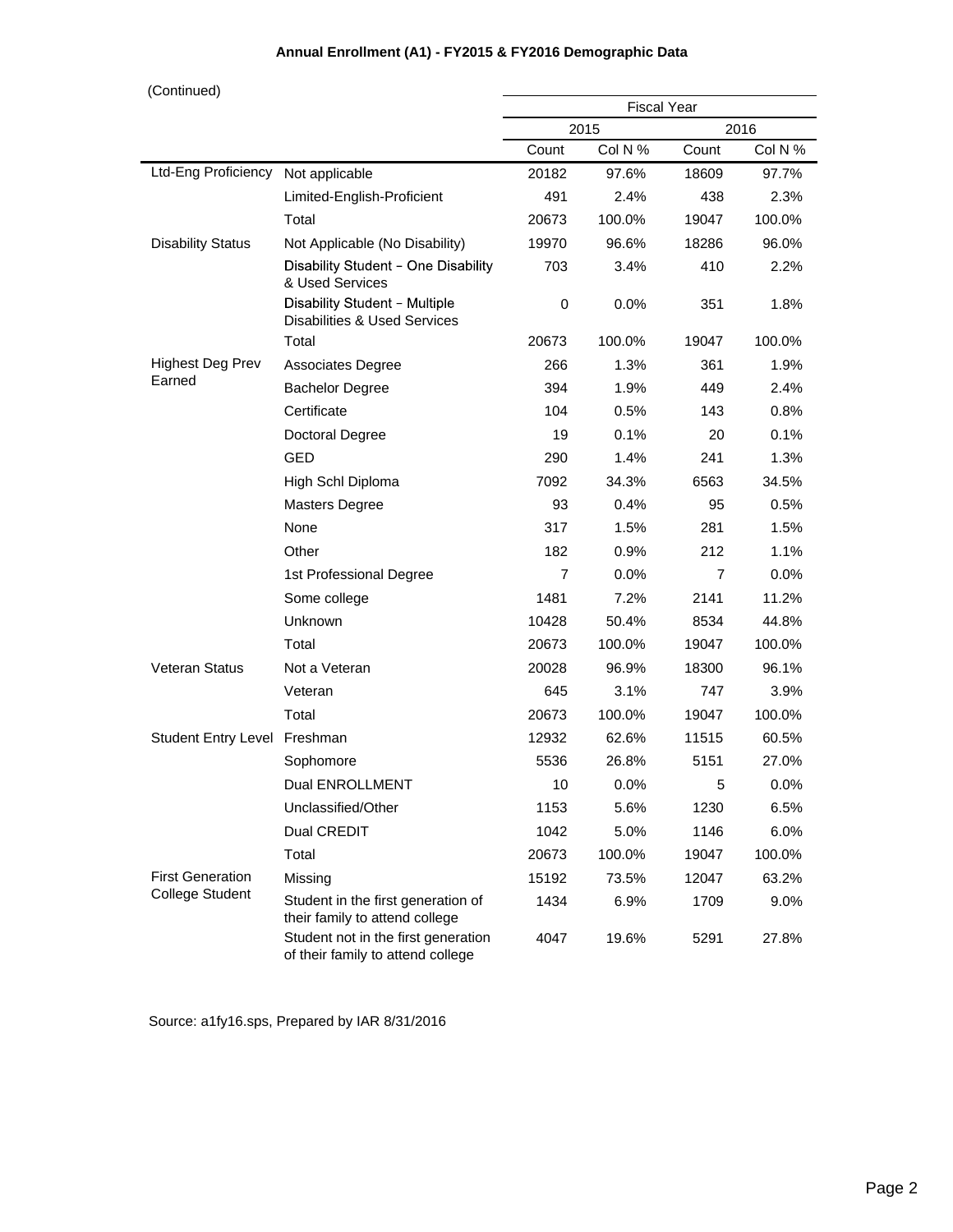|           |                        | <b>Fiscal Year</b> |         |                |         |
|-----------|------------------------|--------------------|---------|----------------|---------|
|           |                        |                    | 2015    |                | 2016    |
|           |                        | Count              | Col N % | Count          | Col N % |
| Residency | In-district            | 10001              | 48.4%   | 9457           | 49.7%   |
|           | Out-of-district        | 9039               | 43.7%   | 8137           | 42.7%   |
|           | Out-of-state           | 501                | 2.4%    | 459            | 2.4%    |
|           | <b>Foreign Country</b> | 1132               | 5.5%    | 994            | 5.2%    |
|           | Total                  | 20673              | 100.0%  | 19047          | 100.0%  |
| County    | Adams                  | 73                 | 0.4%    | 64             | 0.3%    |
|           | Alexander              | 16                 | 0.1%    | $\overline{7}$ | 0.0%    |
|           | <b>Bond</b>            | 13                 | 0.1%    | 31             | 0.2%    |
|           | Boone                  | 61                 | 0.3%    | 25             | 0.1%    |
|           | <b>Brown</b>           | 13                 | 0.1%    | 17             | 0.1%    |
|           | <b>Bureau</b>          | 42                 | 0.2%    | 26             | 0.1%    |
|           | Calhoun                | 25                 | 0.1%    | 12             | 0.1%    |
|           | Carroll                | 31                 | 0.1%    | 69             | 0.4%    |
|           | Cass                   | 11                 | 0.1%    | 13             | 0.1%    |
|           | Champaign              | 7536               | 36.5%   | 7004           | 36.8%   |
|           | Christian              | 58                 | 0.3%    | 53             | 0.3%    |
|           | Clark                  | 15                 | 0.1%    | 25             | 0.1%    |
|           | Clay                   | 12                 | 0.1%    | 10             | 0.1%    |
|           | Clinton                | 74                 | 0.4%    | 40             | 0.2%    |
|           | Coles                  | 105                | 0.5%    | 126            | 0.7%    |
|           | Cook                   | 2580               | 12.5%   | 2304           | 12.1%   |
|           | Crawford               | 21                 | 0.1%    | 27             | 0.1%    |
|           | Cumberland             | 17                 | 0.1%    | 16             | 0.1%    |
|           | De Kalb                | 91                 | 0.4%    | 98             | 0.5%    |
|           | De Witt                | 142                | 0.7%    | 161            | 0.8%    |
|           | Douglas                | 504                | 2.4%    | 523            | 2.7%    |
|           | Du Page                | 398                | 1.9%    | 385            | 2.0%    |
|           | Edgar                  | 55                 | 0.3%    | 42             | $0.2\%$ |
|           | Edwards                | 3                  | 0.0%    | $\pmb{0}$      | 0.0%    |
|           | Effingham              | 88                 | 0.4%    | 85             | 0.4%    |
|           | Fayette                | 48                 | 0.2%    | 40             | 0.2%    |
|           | Ford                   | 387                | 1.9%    | 378            | 2.0%    |
|           | Franklin               | 54                 | 0.3%    | 43             | 0.2%    |
|           | Fulton                 | 69                 | 0.3%    | 61             | 0.3%    |
|           | Gallatin               | $\mathbf{1}$       | 0.0%    | $\mathbf{1}$   | 0.0%    |
|           | Greene                 | 38                 | 0.2%    | 28             | 0.1%    |
|           | Grundy                 | 54                 | 0.3%    | 35             | 0.2%    |
|           | Hamilton               | 16                 | 0.1%    | 13             | 0.1%    |
|           | Hancock                | 6                  | 0.0%    | 16             | 0.1%    |
|           | Hardin                 | 21                 | 0.1%    | $\overline{c}$ | 0.0%    |
|           | Henderson              | 6                  | 0.0%    | $\mathbf{1}$   | 0.0%    |
|           | Henry                  | 85                 | 0.4%    | 59             | 0.3%    |
|           |                        |                    |         |                |         |

# **Annual Enrollment (A1) - FY2015 & FY2016 Residency Information**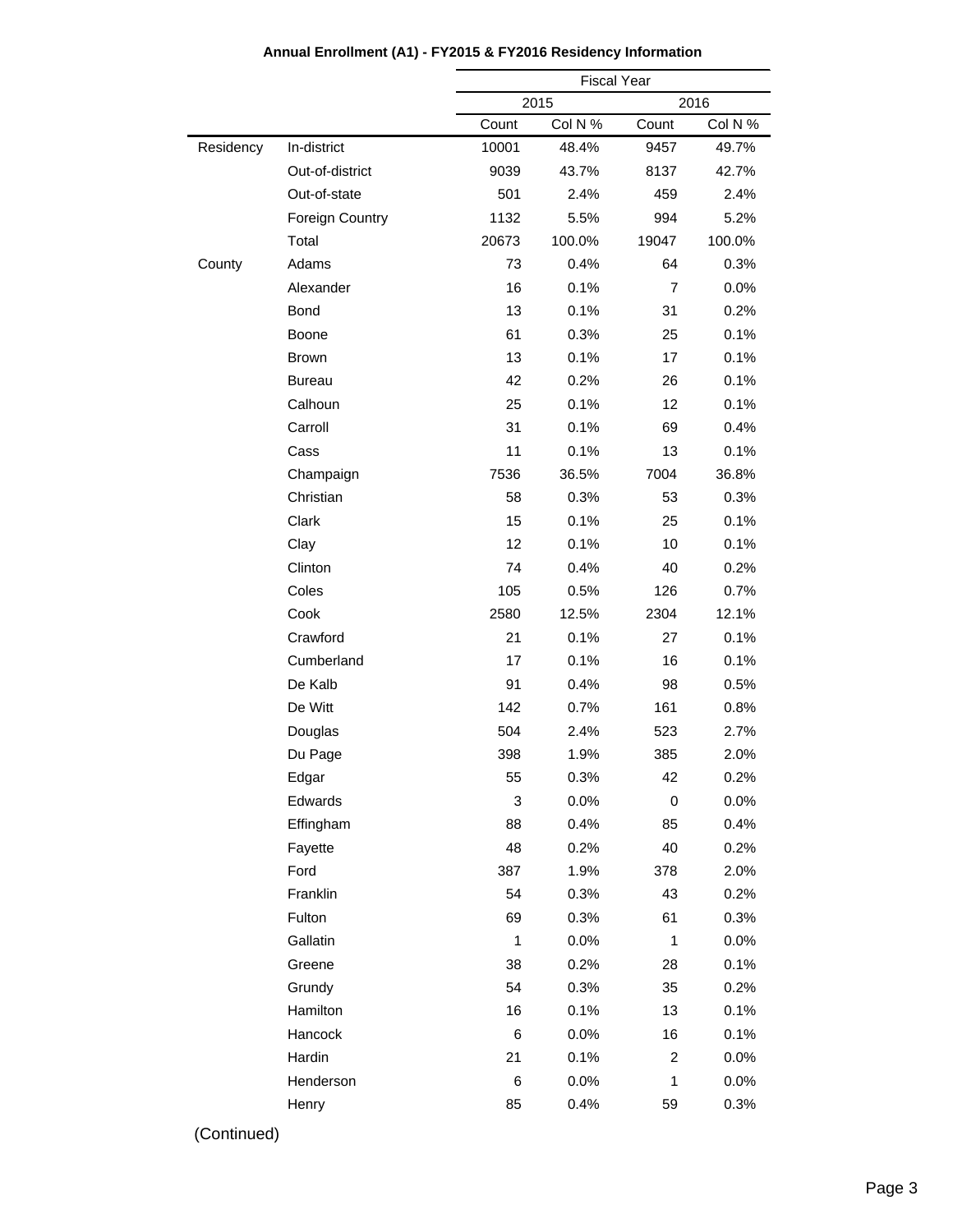#### Fiscal Year 2015 2016 Count Col N % Count Col N % Iroquois Jackson Jasper Jefferson Jersey Jo Daviess Johnson Kane Kankakee Kendall Knox Lake La Salle Lawrence Lee Livingston Logan McDonough **McHenry** McLean Macon Macoupin Madison Marion Marshall Mason Massac Menard Mercer Monroe Montgomery Morgan **Moultrie** Ogle Peoria Perry Piatt Pike Pope Pulaski Putnam Randolph 276 1.3% 259 1.4% 72 0.3% 88 0.5% 10 0.0% 15 0.1% 34 0.2% 19 0.1% 15 0.1% 10 0.1% 16 0.1% 21 0.1% 9 0.0% 18 0.1% 234 1.1% 209 1.1% 146 0.7% 139 0.7% 92 0.4% 79 0.4% 87 0.4% 41 0.2% 283 1.4% 241 1.3% 181 0.9% 116 0.6% 9 0.0% 3 0.0% 80 0.4% 64 0.3% 227 1.1% 199 1.0% 54 0.3% 63 0.3% 57 0.3% 39 0.2% 222 1.1% 171 0.9% 490 2.4% 464 2.4% 172 0.8% 182 1.0% 65 0.3% 40 0.2% 181 0.9% 128 0.7% 62 0.3% 29 0.2% 27 0.1% 18 0.1% 42 0.2% 39 0.2% 8 0.0% 6 0.0% 31 0.1% 24 0.1% 54 0.3% 12 0.1% 18 0.1% 7 0.0% 56 0.3% 49 0.3% 34 0.2% 59 0.3% 31 0.1% 34 0.2% 83 0.4% 86 0.5% 135 0.7% 176 0.9% 19 0.1% 29 0.2% 586 2.8% 581 3.1% 18 0.1% 29 0.2% 0 0.0% 2 0.0% 18 0.1% 1 0.0% 19 0.1% 6 0.0% 70 0.3% 38 0.2% (Continued)

#### **Annual Enrollment (A1) - FY2015 & FY2016 Residency Information**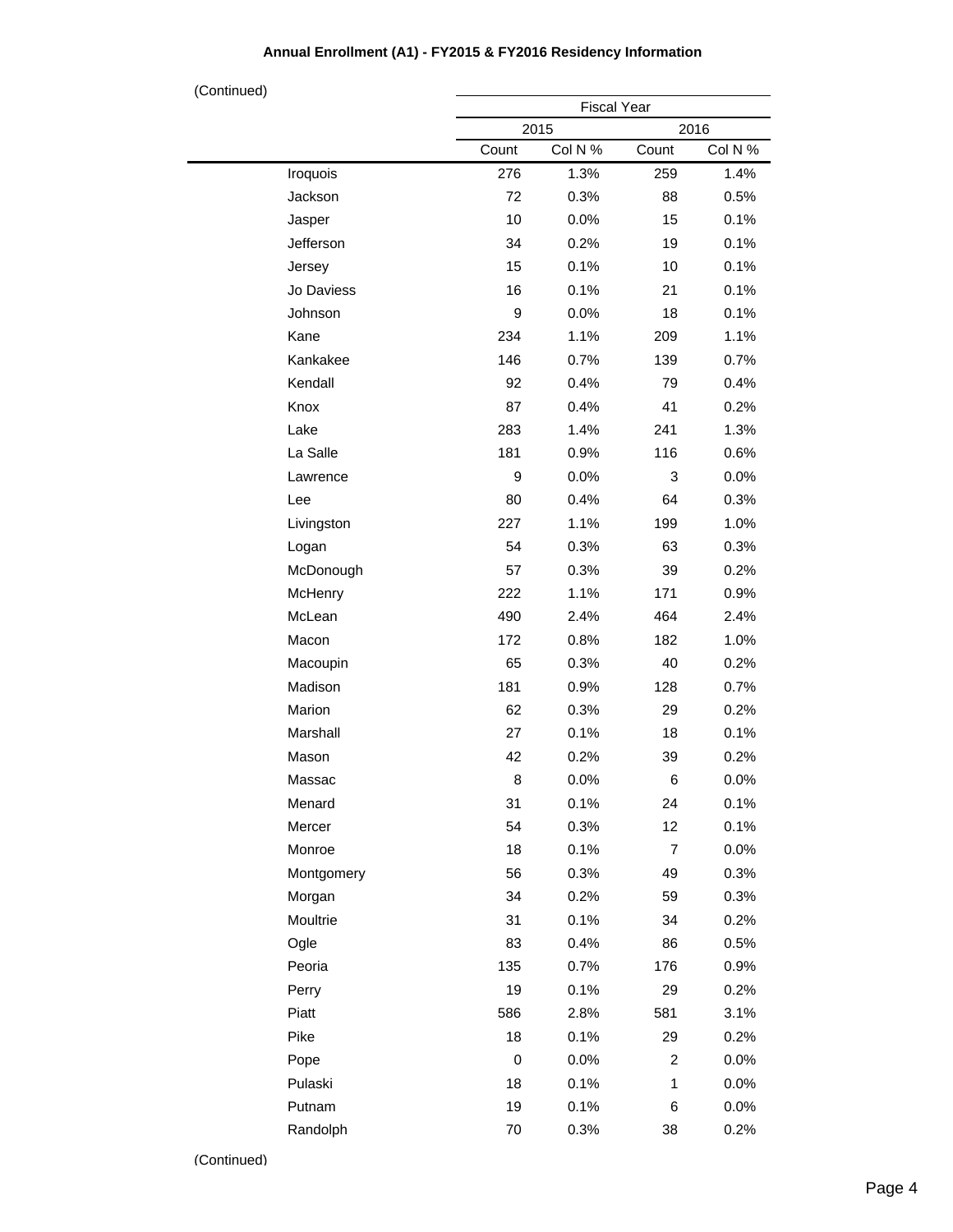| (Continued)  |                         |                    |         |                |         |
|--------------|-------------------------|--------------------|---------|----------------|---------|
|              |                         | <b>Fiscal Year</b> |         |                |         |
|              |                         |                    | 2015    |                | 2016    |
|              |                         | Count              | Col N % | Count          | Col N % |
|              | Richland                | 10                 | 0.0%    | 12             | 0.1%    |
|              | Rock Island             | 95                 | 0.5%    | 93             | 0.5%    |
|              | St. Clair               | 192                | 0.9%    | 132            | 0.7%    |
|              | Saline                  | 11                 | 0.1%    | 12             | 0.1%    |
|              | Sangamon                | 267                | 1.3%    | 267            | 1.4%    |
|              | Schuyler                | $\overline{7}$     | 0.0%    | 7              | 0.0%    |
|              | Scott                   | $\overline{7}$     | 0.0%    | 9              | 0.0%    |
|              | Shelby                  | 71                 | 0.3%    | 46             | 0.2%    |
|              | <b>Stark</b>            | 6                  | 0.0%    | 9              | 0.0%    |
|              | Stephenson              | 35                 | 0.2%    | 24             | 0.1%    |
|              | Tazewell                | 140                | 0.7%    | 153            | 0.8%    |
|              | Union                   | $\overline{7}$     | 0.0%    | 17             | 0.1%    |
|              | Vermilion               | 318                | 1.5%    | 312            | 1.6%    |
|              | Wabash                  | 3                  | 0.0%    | 4              | 0.0%    |
|              | Warren                  | 30                 | 0.1%    | 8              | 0.0%    |
|              | Washington              | 23                 | 0.1%    | 32             | 0.2%    |
|              | Wayne                   | 9                  | 0.0%    | 35             | 0.2%    |
|              | White                   | 5                  | 0.0%    | $\overline{c}$ | 0.0%    |
|              | Whiteside               | 67                 | 0.3%    | 70             | 0.4%    |
|              | Will                    | 358                | 1.7%    | 361            | 1.9%    |
|              | Williamson              | 67                 | 0.3%    | 81             | 0.4%    |
|              | Winnebago               | 152                | 0.7%    | 165            | 0.9%    |
|              | Woodford                | 68                 | 0.3%    | 70             | 0.4%    |
|              | Correct/OOState/Foreign | 1633               | 7.9%    | 1453           | 7.6%    |
|              | Total                   | 20673              | 100.0%  | 19047          | 100.0%  |
| <b>State</b> | Not Reported            | 53                 | 0.3%    | 57             | 0.3%    |
|              | Alabama                 | $\pmb{0}$          | 0.0%    | $\mathbf 1$    | 0.0%    |
|              | Alaska                  | 1                  | 0.0%    | 1              | 0.0%    |
|              | Arizona                 | 3                  | 0.0%    | 5              | 0.0%    |
|              | Arkansas                | $\overline{c}$     | 0.0%    | 0              | $0.0\%$ |
|              | California              | 59                 | 0.3%    | 55             | 0.3%    |
|              | Colorado                | 5                  | 0.0%    | 5              | 0.0%    |
|              | Connecticut             | 1                  | 0.0%    | 1              | 0.0%    |
|              | Delaware                | 1                  | 0.0%    | 0              | $0.0\%$ |
|              | District of Columbia    | $\boldsymbol{0}$   | 0.0%    | 1              | $0.0\%$ |
|              | Florida                 | 15                 | 0.1%    | 11             | 0.1%    |
|              | Georgia                 | 10                 | 0.0%    | 10             | 0.1%    |
|              | Idaho                   | $\mathbf 0$        | 0.0%    | 2              | 0.0%    |
|              | Illinois                | 18926              | 91.5%   | 17495          | 91.9%   |
|              | Indiana                 | 116                | 0.6%    | 84             | 0.4%    |
|              | lowa                    | 33                 | 0.2%    | 38             | 0.2%    |
|              | Kansas                  | 5                  | 0.0%    | 1              | 0.0%    |

## **Annual Enrollment (A1) - FY2015 & FY2016 Residency Information**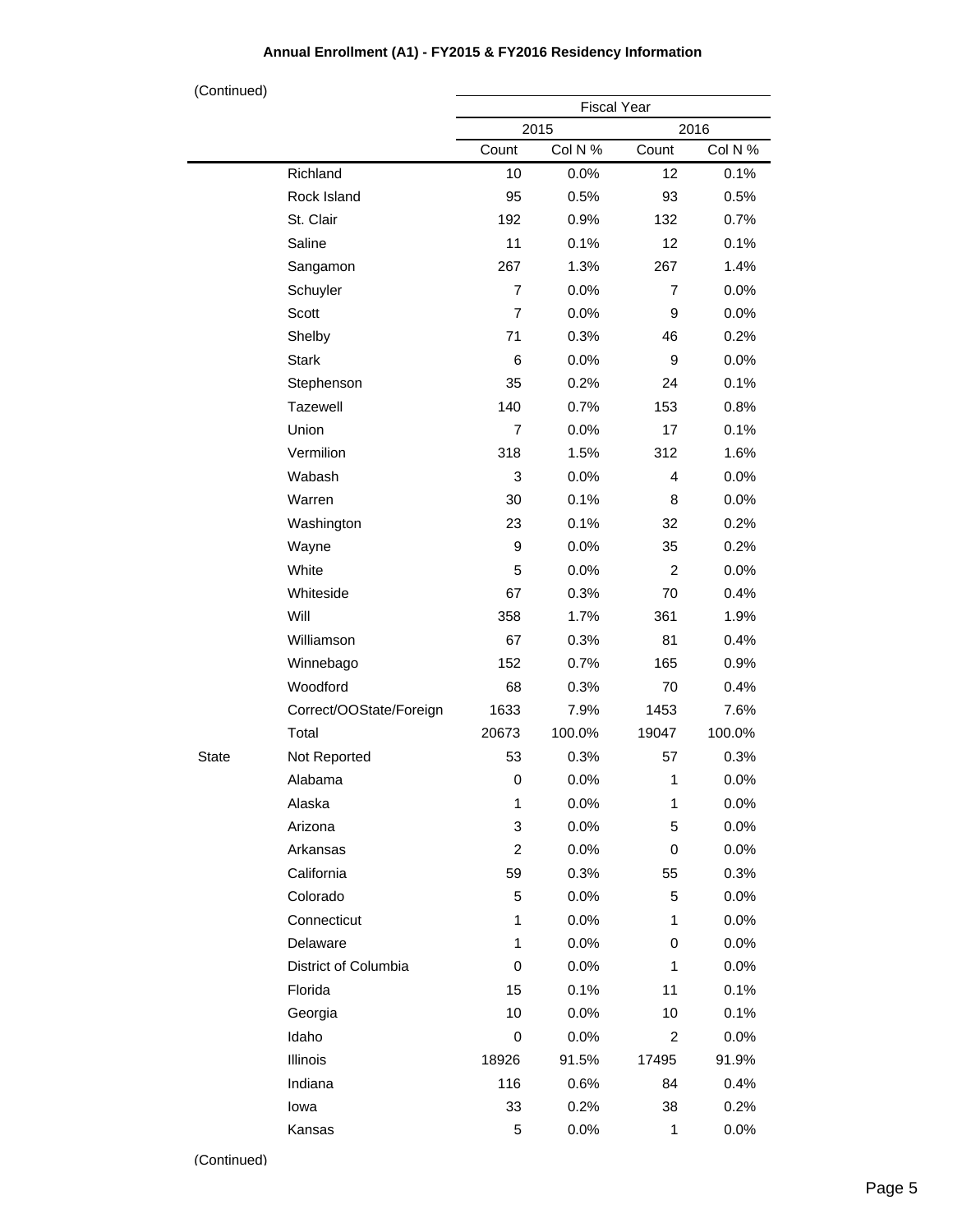| (Continued) |                    |                | <b>Fiscal Year</b> |                |         |
|-------------|--------------------|----------------|--------------------|----------------|---------|
|             |                    |                | 2015               |                | 2016    |
|             |                    | Count          | Col N %            | Count          | Col N % |
|             | Kentucky           | 11             | 0.1%               | $\overline{7}$ | 0.0%    |
|             | Louisiana          | 4              | 0.0%               | 9              | $0.0\%$ |
|             | Maryland           | 8              | 0.0%               | 8              | 0.0%    |
|             | Massachusetts      | 9              | 0.0%               | 10             | 0.1%    |
|             | Michigan           | 29             | 0.1%               | 18             | 0.1%    |
|             | Minnesota          | $\overline{7}$ | 0.0%               | $\overline{7}$ | 0.0%    |
|             | Mississippi        | $\mathsf 0$    | 0.0%               | 4              | 0.0%    |
|             | Missouri           | 42             | 0.2%               | 26             | 0.1%    |
|             | Montana            | $\overline{2}$ | 0.0%               | 1              | 0.0%    |
|             | Nebraska           | 0              | 0.0%               | 1              | 0.0%    |
|             | Nevada             | $\overline{c}$ | 0.0%               | 3              | 0.0%    |
|             | New Hampshire      | 0              | 0.0%               | 1              | 0.0%    |
|             | New Jersey         | 34             | 0.2%               | 22             | 0.1%    |
|             | New Mexico         | $\overline{2}$ | 0.0%               | 0              | 0.0%    |
|             | New York           | 14             | 0.1%               | 14             | 0.1%    |
|             | North Carolina     | 6              | 0.0%               | 8              | 0.0%    |
|             | Ohio               | 9              | 0.0%               | 12             | 0.1%    |
|             | Oklahoma           | 4              | 0.0%               | 3              | 0.0%    |
|             | Oregon             | 3              | 0.0%               | 3              | 0.0%    |
|             | Pennsylvania       | 11             | 0.1%               | 8              | 0.0%    |
|             | S Carolina         | 3              | 0.0%               | 2              | 0.0%    |
|             | Tennessee          | 17             | 0.1%               | 18             | 0.1%    |
|             | Texas              | 38             | 0.2%               | 29             | 0.2%    |
|             | Virginia           | 10             | 0.0%               | 11             | 0.1%    |
|             | Washington         | 13             | 0.1%               | 12             | 0.1%    |
|             | Wisconsin          | 30             | 0.1%               | 45             | 0.2%    |
|             | Wyoming            | $\overline{2}$ | 0.0%               | 1              | 0.0%    |
|             | <b>Puerto Rico</b> | 1              | 0.0%               | 3              | 0.0%    |
|             | Foreign            | 1132           | 5.5%               | 994            | 5.2%    |
|             | Total              | 20673          | 100.0%             | 19047          | 100.0%  |

## **Annual Enrollment (A1) - FY2015 & FY2016 Residency Information**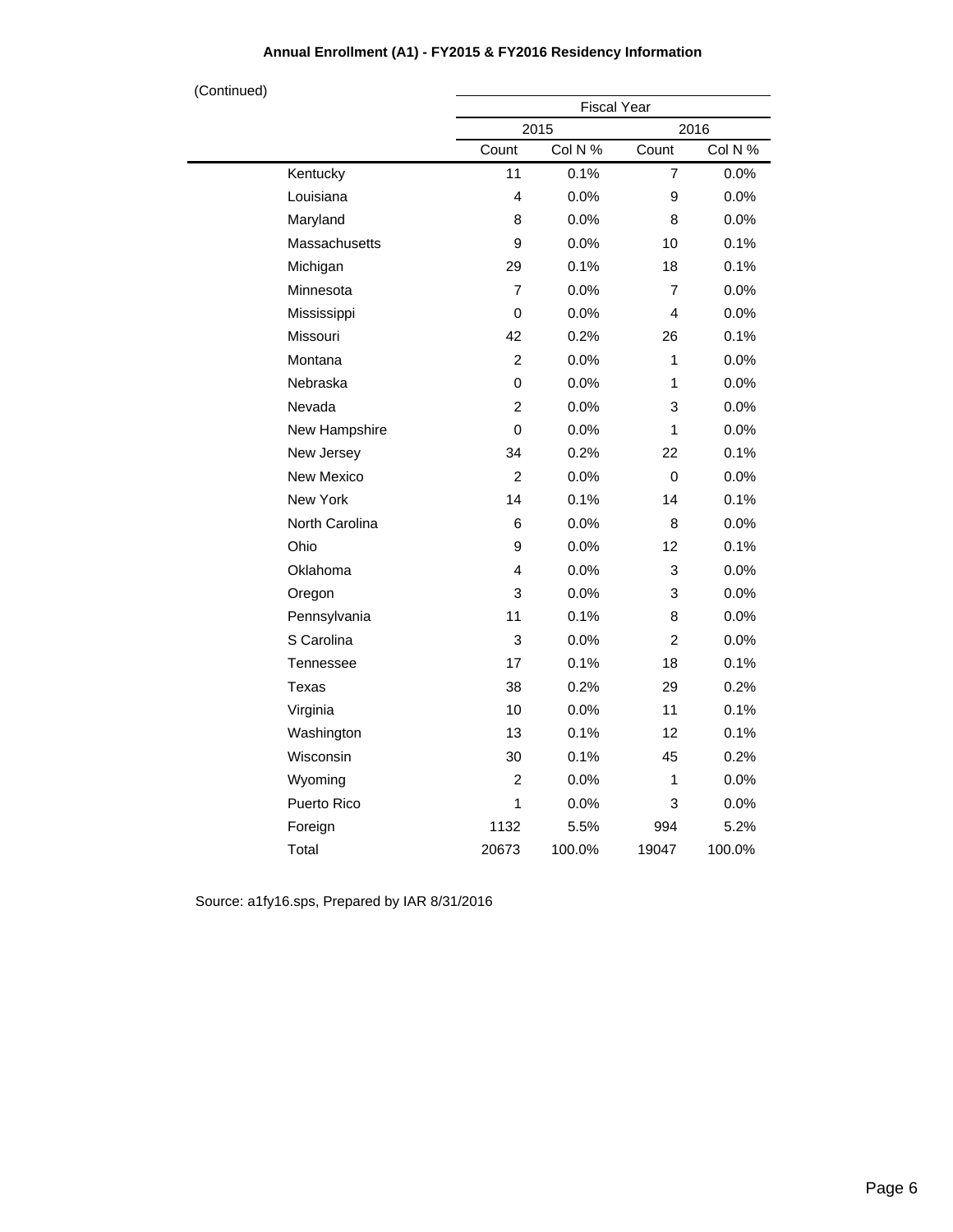|         |                 | <b>Fiscal Year</b> |            |                |            |
|---------|-----------------|--------------------|------------|----------------|------------|
|         |                 |                    | 2015       |                | 2016       |
|         |                 | Count              | Column N % | Count          | Column N % |
| Program | <b>B ABGAAS</b> | 16                 | 0.1%       | 11             | 0.1%       |
|         | <b>B ABKAAS</b> | 0                  | 0.0%       | 1              | 0.0%       |
|         | <b>B ABLAAS</b> | 39                 | 0.2%       | 41             | 0.2%       |
|         | <b>B ABLCER</b> | 3                  | 0.0%       | $\overline{c}$ | 0.0%       |
|         | <b>B ABMAAS</b> | 90                 | 0.4%       | 79             | 0.4%       |
|         | <b>B ABRAAS</b> | 11                 | 0.1%       | 12             | 0.1%       |
|         | <b>B ABTAAS</b> | 24                 | 0.1%       | 24             | 0.1%       |
|         | <b>B ACCAAS</b> | 137                | 0.7%       | 100            | 0.5%       |
|         | <b>B ACCCER</b> | 7                  | 0.0%       | 8              | 0.0%       |
|         | <b>B AGBCER</b> | 6                  | 0.0%       | 5              | 0.0%       |
|         | <b>B BNKAAS</b> | 1                  | 0.0%       | 1              | 0.0%       |
|         | <b>B CCPAAS</b> | 6                  | 0.0%       | 6              | 0.0%       |
|         | <b>B CSSAAS</b> | 0                  | 0.0%       | 1              | 0.0%       |
|         | <b>B EQMAAS</b> | 19                 | 0.1%       | 9              | 0.0%       |
|         | <b>B EQMCER</b> | 1                  | 0.0%       | 1              | 0.0%       |
|         | <b>B ETRCER</b> | 5                  | 0.0%       | 1              | 0.0%       |
|         | <b>B FLDCER</b> | 6                  | 0.0%       | 2              | 0.0%       |
|         | <b>B FSSCER</b> | 5                  | 0.0%       | 3              | 0.0%       |
|         | <b>B GISCER</b> | 3                  | 0.0%       | 7              | 0.0%       |
|         | <b>B HCMAAS</b> | 31                 | 0.1%       | 26             | 0.1%       |
|         | <b>B HIFCER</b> | 2                  | 0.0%       | $\overline{c}$ | 0.0%       |
|         | <b>B HIHAAS</b> | 25                 | 0.1%       | 22             | 0.1%       |
|         | <b>B HIMCER</b> | 0                  | 0.0%       | 2              | 0.0%       |
|         | <b>B HIRAAS</b> | 42                 | 0.2%       | 27             | 0.1%       |
|         | <b>B HRCAAS</b> | 1                  | 0.0%       | 2              | 0.0%       |
|         | <b>B INDCER</b> | 11                 | 0.1%       | 10             | 0.1%       |
|         | <b>B INTCER</b> | 3                  | 0.0%       | 2              | 0.0%       |
|         | <b>B MGTAAS</b> | 191                | 0.9%       | 165            | 0.9%       |
|         | <b>B MKTAAS</b> | 57                 | 0.3%       | 51             | 0.3%       |
|         | <b>B OCAAAS</b> | 1                  | 0.0%       | 0              | 0.0%       |
|         | <b>B TRACER</b> | 0                  | 0.0%       | 1              | 0.0%       |
|         | E ACECER        | 1                  | 0.0%       | 1              | 0.0%       |
|         | E ACRAAS        | 61                 | 0.3%       | 41             | 0.2%       |
|         | <b>E ACRCER</b> | 4                  | 0.0%       | 1              | 0.0%       |
|         | E AFTAAS        | 45                 | 0.2%       | 45             | 0.2%       |
|         | E AMTCER        | 8                  | 0.0%       | 2              | 0.0%       |
|         | <b>E AUSCER</b> | 3                  | 0.0%       | 0              | 0.0%       |
|         | E AUTAAS        | 100                | 0.5%       | 89             | 0.5%       |
|         | <b>E BCRCER</b> | 2                  | 0.0%       | 4              | 0.0%       |
|         | E BLACER        | 1                  | 0.0%       | 0              | 0.0%       |
|         | E CCACER        | 4                  | 0.0%       | 3              | 0.0%       |
|         | E CCDCER        | 1                  | 0.0%       | 2              | 0.0%       |

**Annual Enrollment (A1) - FY2015 & FY2016 Degree Program Enrollment**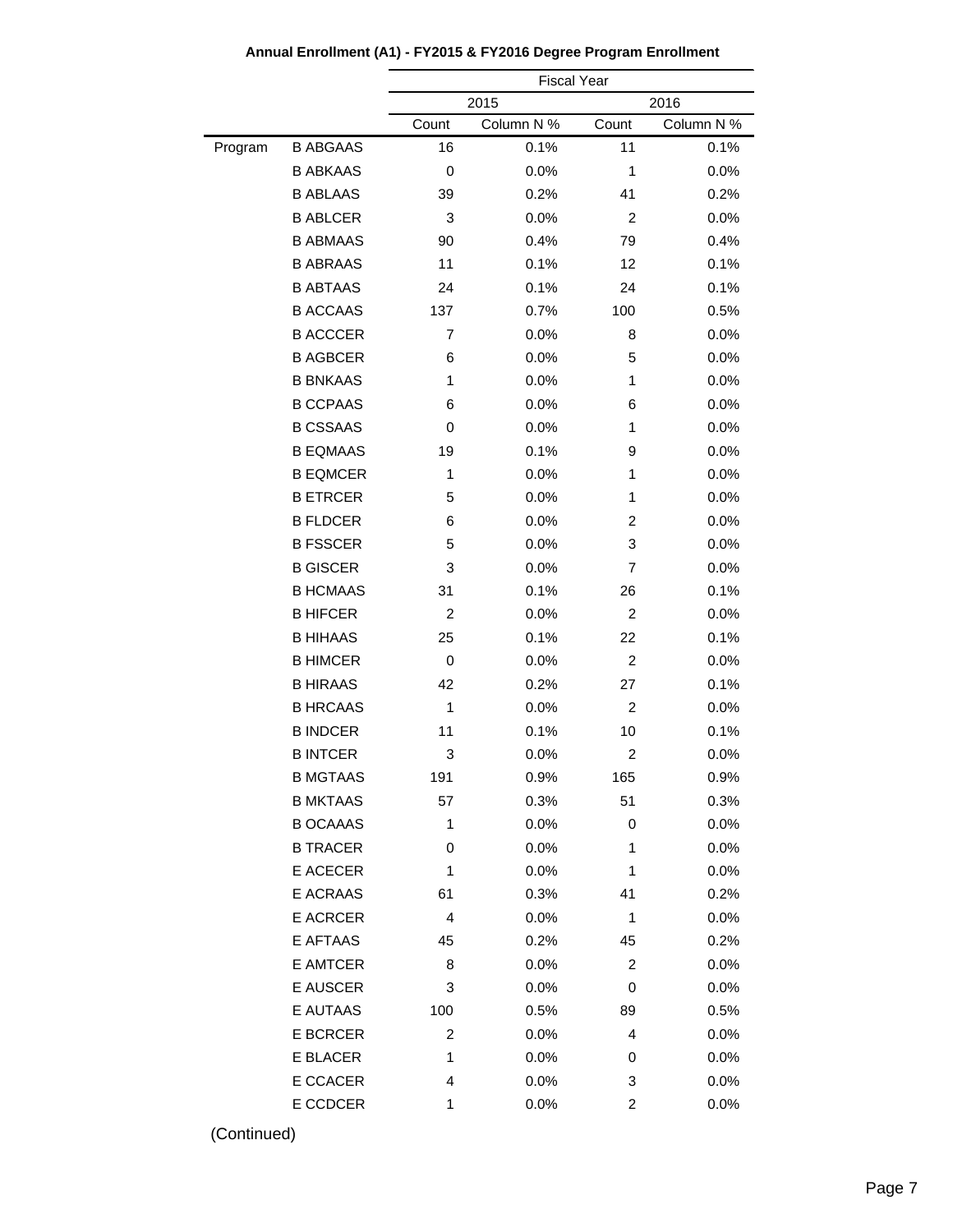| (Continued)     |                    |            |                |            |  |
|-----------------|--------------------|------------|----------------|------------|--|
|                 | <b>Fiscal Year</b> |            |                |            |  |
|                 |                    | 2015       |                | 2016       |  |
|                 | Count              | Column N % | Count          | Column N % |  |
| E CDBAAS        | 31                 | 0.1%       | 26             | 0.1%       |  |
| E CDGCER        | 3                  | 0.0%       | 1              | 0.0%       |  |
| E CDMAAS        | 53                 | 0.3%       | 57             | 0.3%       |  |
| E CDSAAS        | 12                 | 0.1%       | 10             | 0.1%       |  |
| E CDSCER        | 1                  | 0.0%       | 1              | 0.0%       |  |
| E CIVCER        | $\overline{2}$     | 0.0%       | 3              | 0.0%       |  |
| E CMDCER        | 1                  | 0.0%       | 1              | 0.0%       |  |
| E CNHAAS        | 48                 | 0.2%       | 39             | 0.2%       |  |
| <b>E CRRCER</b> | 1                  | 0.0%       | 0              | 0.0%       |  |
| E CTTAAS        | 8                  | 0.0%       | 6              | 0.0%       |  |
| E CWCCER        | 5                  | 0.0%       | 13             | 0.1%       |  |
| E ECJAAS        | 1                  | 0.0%       | 0              | $0.0\%$    |  |
| E ECSAAS        | 38                 | 0.2%       | 38             | 0.2%       |  |
| E ECSCER        | 1                  | 0.0%       | 1              | 0.0%       |  |
| <b>E EIWCER</b> | 43                 | 0.2%       | 34             | 0.2%       |  |
| <b>E ELPCER</b> | 6                  | 0.0%       | 8              | 0.0%       |  |
| E ENSAES        | 303                | 1.5%       | 317            | 1.7%       |  |
| <b>E ERWCER</b> | $\overline{c}$     | 0.0%       | $\overline{c}$ | 0.0%       |  |
| E HACAAS        | 34                 | 0.2%       | 32             | 0.2%       |  |
| E HACCER        | 3                  | 0.0%       | $\overline{c}$ | 0.0%       |  |
| E HVCCER        | 9                  | 0.0%       | 6              | 0.0%       |  |
| <b>E IMTCER</b> | 11                 | 0.1%       | 1              | 0.0%       |  |
| <b>E IRWCER</b> | 6                  | 0.0%       | 5              | 0.0%       |  |
| E IWTCER        | 10                 | 0.0%       | 12             | 0.1%       |  |
| <b>E MFGAAS</b> | 78                 | 0.4%       | 67             | 0.4%       |  |
| <b>E MFTCER</b> | 5                  | 0.0%       | 1              | 0.0%       |  |
| E PETAAS        | 68                 | 0.3%       | 56             | 0.3%       |  |
| E PFTCER        | 7                  | 0.0%       | 7              | $0.0\%$    |  |
| E PWTCER        | 1                  | 0.0%       | 0              | 0.0%       |  |
| E TTTCER        | 1                  | 0.0%       | 0              | 0.0%       |  |
| F AADAFA        | 99                 | 0.5%       | 86             | 0.5%       |  |
| F AAEAFA        | 14                 | 0.1%       | 7              | $0.0\%$    |  |
| <b>F ENTAAS</b> | $\overline{7}$     | 0.0%       | 4              | 0.0%       |  |
| <b>F GDICER</b> | 1                  | 0.0%       | 0              | 0.0%       |  |
| F GDPCER        | 2                  | 0.0%       | 1              | 0.0%       |  |
| F GDSAAS        | 65                 | 0.3%       | 49             | 0.3%       |  |
| F GPPCER        | 1                  | 0.0%       | 0              | $0.0\%$    |  |
| <b>F MCBAAS</b> | 35                 | 0.2%       | 33             | 0.2%       |  |
| <b>F MCCAAS</b> | 15                 | 0.1%       | 15             | 0.1%       |  |
| <b>F MCJAAS</b> | 1                  | 0.0%       | 0              | 0.0%       |  |
| <b>F MCVAAS</b> | 0                  | 0.0%       | 1              | 0.0%       |  |
| <b>F MPHAAS</b> | 26                 | 0.1%       | 30             | 0.2%       |  |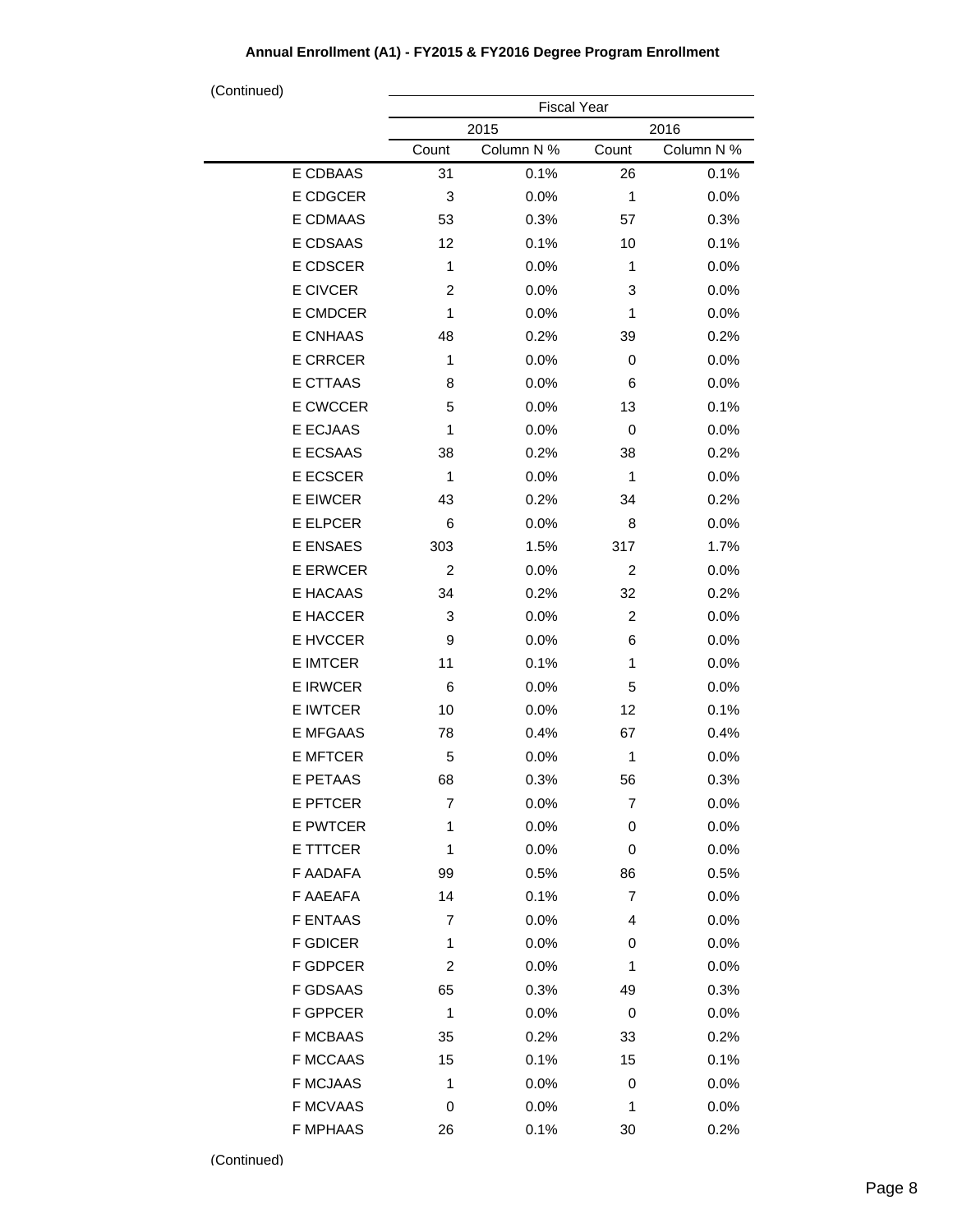| (Continued)     |                    |            |                |            |  |
|-----------------|--------------------|------------|----------------|------------|--|
|                 | <b>Fiscal Year</b> |            |                |            |  |
|                 | 2015<br>2016       |            |                |            |  |
|                 | Count              | Column N % | Count          | Column N % |  |
| <b>F MPRCER</b> | 1                  | 0.0%       | $\overline{4}$ | 0.0%       |  |
| F MSEAFA        | 23                 | 0.1%       | 24             | 0.1%       |  |
| <b>F MSPAFA</b> | 29                 | 0.1%       | 22             | 0.1%       |  |
| <b>G AKGCER</b> | $\overline{c}$     | 0.0%       | $\overline{c}$ | 0.0%       |  |
| <b>G CMACER</b> | 40                 | 0.2%       | 26             | 0.1%       |  |
| <b>G DHGAAS</b> | 62                 | 0.3%       | 70             | 0.4%       |  |
| <b>G DTPAAS</b> | 1                  | 0.0%       | 0              | 0.0%       |  |
| <b>G DTPCER</b> | 5                  | 0.0%       | 4              | 0.0%       |  |
| <b>G EMACER</b> | 15                 | 0.1%       | 19             | 0.1%       |  |
| <b>G EMTAAS</b> | 40                 | 0.2%       | 50             | 0.3%       |  |
| <b>G EMTCER</b> | 9                  | 0.0%       | 10             | 0.1%       |  |
| <b>G MASCER</b> | 12                 | 0.1%       | 8              | 0.0%       |  |
| <b>G MSGAAS</b> | 4                  | 0.0%       | 5              | 0.0%       |  |
| <b>G MSGCER</b> | 7                  | 0.0%       | 11             | 0.1%       |  |
| <b>G NASCER</b> | 92                 | 0.4%       | 74             | 0.4%       |  |
| <b>G NURAAS</b> | 194                | 0.9%       | 241            | 1.3%       |  |
| <b>G NURCER</b> | 35                 | 0.2%       | 21             | 0.1%       |  |
| <b>G OTAAAS</b> | 37                 | 0.2%       | 54             | 0.3%       |  |
| <b>G RTTAAS</b> | 26                 | 0.1%       | 26             | 0.1%       |  |
| <b>G SURAAS</b> | 45                 | 0.2%       | 53             | 0.3%       |  |
| <b>G VTTAAS</b> | 66                 | 0.3%       | 77             | 0.4%       |  |
| <b>G XCTCER</b> | $\overline{7}$     | 0.0%       | 5              | 0.0%       |  |
| <b>G XMRCER</b> | 6                  | 0.0%       | 3              | 0.0%       |  |
| <b>G XRAAAS</b> | 18                 | 0.1%       | 49             | 0.3%       |  |
| H GAAAA         | 1321               | 6.4%       | 1265           | 6.6%       |  |
| H GAACE         | 4075               | 19.7%      | 3764           | 19.8%      |  |
| I OCAAAS        | 1                  | 0.0%       | 1              | 0.0%       |  |
| I OCDAAS        | 0                  | 0.0%       | 1              | 0.0%       |  |
| <b>I OCIAAS</b> | $\overline{c}$     | 0.0%       | 0              | 0.0%       |  |
| M CNAAAS        | 2                  | 0.0%       | 1              | 0.0%       |  |
| N ASGAS         | 1975               | 9.6%       | 2004           | 10.5%      |  |
| N FTRCER        | 11                 | 0.1%       | 11             | 0.1%       |  |
| OCCUP0199       | 47                 | 0.2%       | 40             | 0.2%       |  |
| OCCUP0699       | 26                 | 0.1%       | 37             | 0.2%       |  |
| OCCUP0799       | 353                | 1.7%       | 88             | 0.5%       |  |
| OCCUP1099       | 13                 | 0.1%       | 12             | 0.1%       |  |
| OCCUP1599       | 28                 | 0.1%       | 35             | 0.2%       |  |
| OCCUP1799       | 837                | 4.0%       | 853            | 4.5%       |  |
| OCCUP2101       | 17                 | 0.1%       | 52             | 0.3%       |  |
| OCCUP3199       | 2                  | $0.0\%$    | 1              | 0.0%       |  |
| OCCUP4399       | 1067               | 5.2%       | 1079           | 5.7%       |  |
| OCCUP4499       | 0                  | 0.0%       | 1              | 0.0%       |  |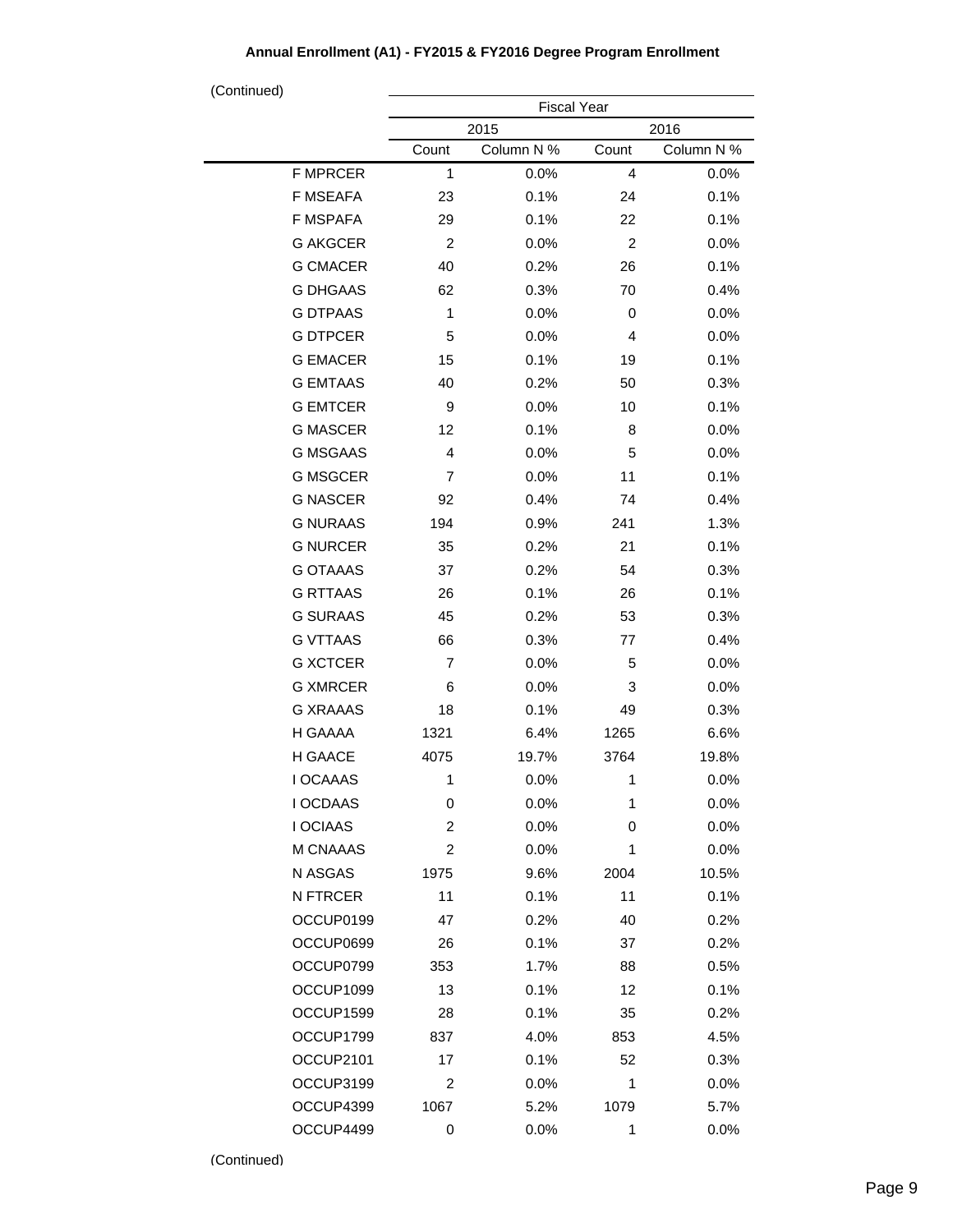| <b>Fiscal Year</b> |                       |                                                          |                                                      |  |
|--------------------|-----------------------|----------------------------------------------------------|------------------------------------------------------|--|
|                    |                       |                                                          | 2016                                                 |  |
| Count              | Column N %            | Count                                                    | Column N %                                           |  |
| 239                | 1.2%                  | 330                                                      | 1.7%                                                 |  |
| 36                 | 0.2%                  | 39                                                       | 0.2%                                                 |  |
| 83                 | 0.4%                  | 126                                                      | 0.7%                                                 |  |
| 2                  | 0.0%                  | 3                                                        | 0.0%                                                 |  |
| 0                  | 0.0%                  | 1                                                        | 0.0%                                                 |  |
| 3                  | 0.0%                  | 0                                                        | 0.0%                                                 |  |
| 1                  | 0.0%                  | $\overline{c}$                                           | 0.0%                                                 |  |
| 99                 | 0.5%                  | 90                                                       | 0.5%                                                 |  |
| 168                | 0.8%                  | 144                                                      | 0.8%                                                 |  |
| 46                 | 0.2%                  | 39                                                       | 0.2%                                                 |  |
| 5                  | 0.0%                  | 5                                                        | 0.0%                                                 |  |
| 1                  | 0.0%                  | 1                                                        | 0.0%                                                 |  |
| 3                  | 0.0%                  | 5                                                        | 0.0%                                                 |  |
| 2                  | 0.0%                  | 4                                                        | 0.0%                                                 |  |
| 1                  | 0.0%                  | 0                                                        | 0.0%                                                 |  |
| 1                  | 0.0%                  | 1                                                        | 0.0%                                                 |  |
| 21                 | 0.1%                  | 10                                                       | 0.1%                                                 |  |
| 97                 | 0.5%                  | 112                                                      | 0.6%                                                 |  |
| 42                 | 0.2%                  | 52                                                       | 0.3%                                                 |  |
| 1                  | 0.0%                  | 1                                                        | 0.0%                                                 |  |
| 97                 | 0.5%                  | 81                                                       | 0.4%                                                 |  |
| 4                  | 0.0%                  | 3                                                        | 0.0%                                                 |  |
| $\overline{c}$     | 0.0%                  | 0                                                        | 0.0%                                                 |  |
| 0                  | 0.0%                  | 1                                                        | 0.0%                                                 |  |
| 2                  | 0.0%                  | 1                                                        | 0.0%                                                 |  |
| 1                  | 0.0%                  | $\overline{\mathbf{c}}$                                  | 0.0%                                                 |  |
| 3                  | 0.0%                  | 2                                                        | 0.0%                                                 |  |
| 86                 | 0.4%                  | 86                                                       | 0.5%                                                 |  |
| 4                  | 0.0%                  | $\overline{c}$                                           | 0.0%                                                 |  |
| 0                  | 0.0%                  | 1                                                        | 0.0%                                                 |  |
| 5                  |                       | 1                                                        | 0.0%                                                 |  |
| 0                  | $0.0\%$               | 1                                                        | 0.0%                                                 |  |
| 3                  | 0.0%                  |                                                          | 0.0%                                                 |  |
| 1                  | $0.0\%$               |                                                          | $0.0\%$                                              |  |
|                    |                       |                                                          | 0.2%                                                 |  |
|                    |                       |                                                          | 20.0%                                                |  |
| 69                 |                       |                                                          | 0.5%                                                 |  |
|                    |                       | 4                                                        | $0.0\%$                                              |  |
|                    |                       |                                                          | 0.3%                                                 |  |
|                    |                       |                                                          | 0.4%                                                 |  |
|                    |                       |                                                          |                                                      |  |
| 58                 | 0.3%                  | 35                                                       | 0.2%                                                 |  |
|                    | 79<br>3861<br>8<br>55 | 2015<br>0.0%<br>0.4%<br>18.7%<br>0.3%<br>$0.0\%$<br>0.3% | 3<br>5<br>32<br>3801<br>91<br>56<br>88<br>76<br>0.4% |  |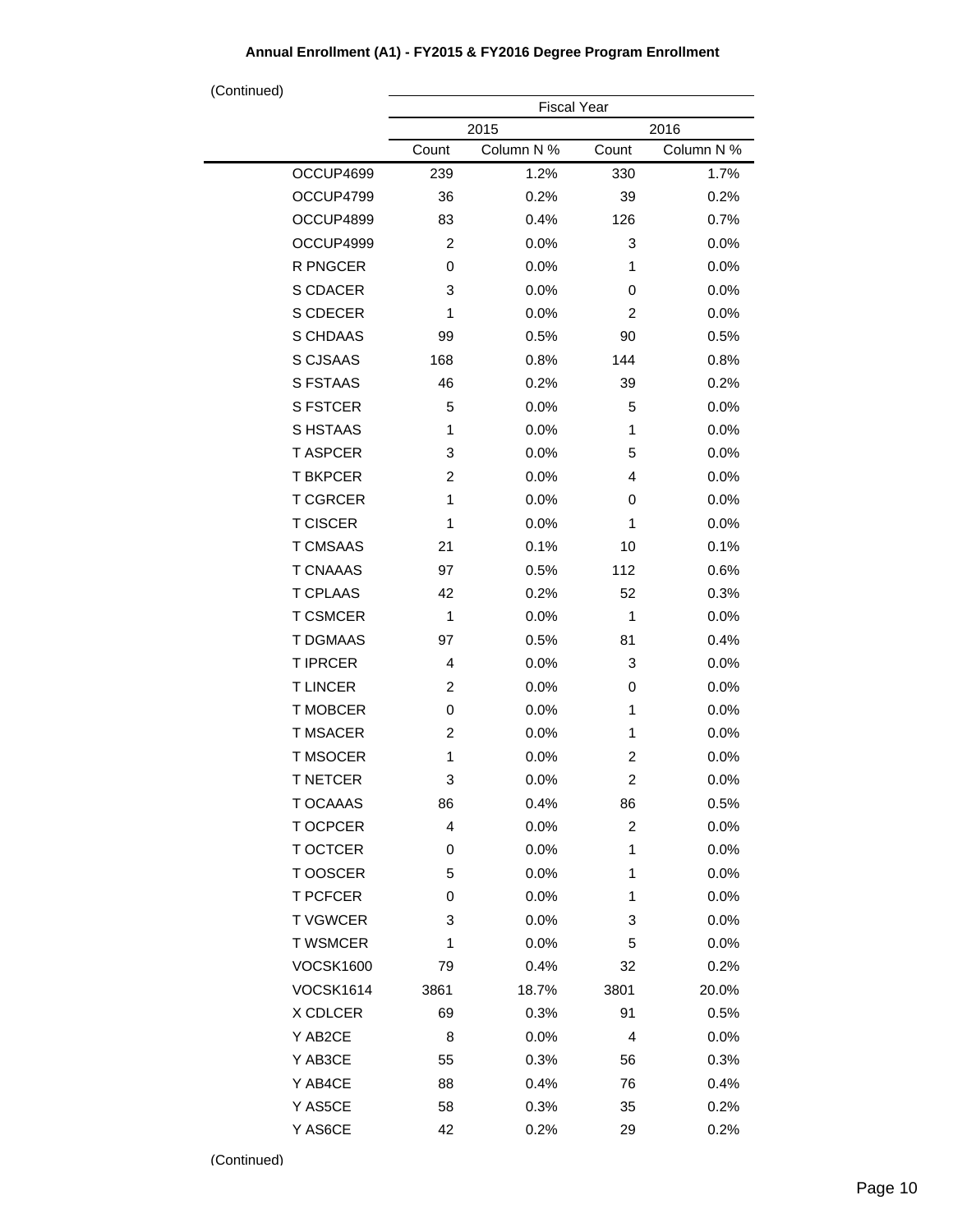| (Continued)<br><b>Fiscal Year</b> |            |       |            |  |
|-----------------------------------|------------|-------|------------|--|
|                                   |            | 2016  |            |  |
| Count                             | Column N % | Count | Column N % |  |
| 8                                 | 0.0%       | 3     | 0.0%       |  |
| 34                                | 0.2%       | 23    | 0.1%       |  |
| 22                                | 0.1%       | 24    | 0.1%       |  |
| 6                                 | 0.0%       | 25    | 0.1%       |  |
| 18                                | 0.1%       | 16    | 0.1%       |  |
| 0                                 | $0.0\%$    | 3     | $0.0\%$    |  |
| 2682                              | 13.0%      | 1788  | 9.4%       |  |
| 20673                             | 100.0%     | 19047 | 100.0%     |  |
|                                   |            | 2015  |            |  |

 $\bar{\phantom{a}}$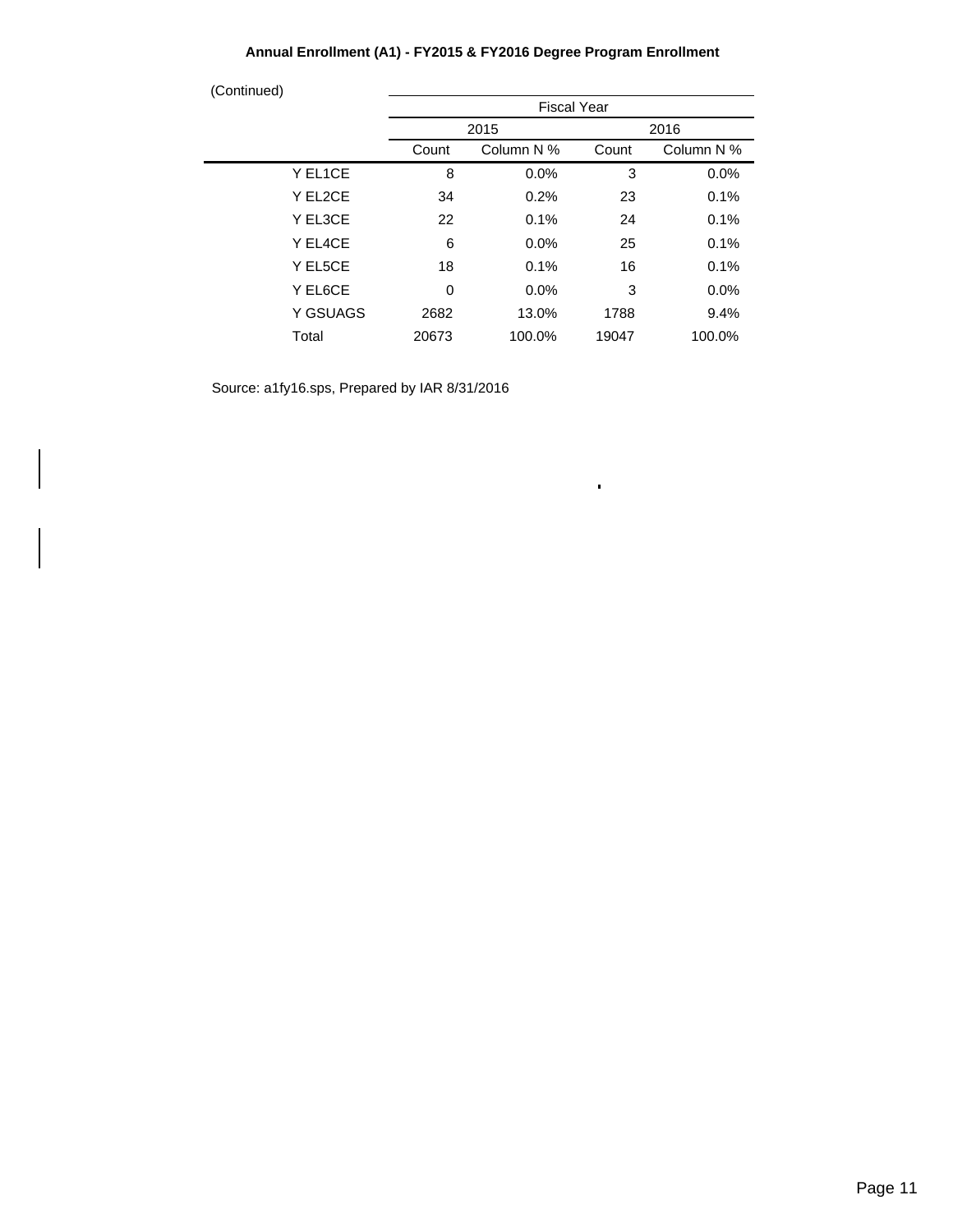|                                         |                                  | <b>Fiscal Year</b> |         |                |         |  |
|-----------------------------------------|----------------------------------|--------------------|---------|----------------|---------|--|
|                                         |                                  |                    | 2015    | 2016           |         |  |
|                                         |                                  | Count              | Col N % | Count          | Col N % |  |
| Type of Completion                      | DID NOT complete a<br>program    | 19371              | 93.7%   | 17661          | 92.7%   |  |
|                                         | Graduate completer               | 1302               | 6.3%    | 1386           | 7.3%    |  |
|                                         | Total                            | 20673              | 100.0%  | 19047          | 100.0%  |  |
| <b>Term Graduated 1st</b><br>Curriculum | Did Not Complete a<br>Curriculum | 19371              | 93.7%   | 17661          | 92.7%   |  |
|                                         | Summer Term                      | 167                | 0.8%    | 131            | 0.7%    |  |
|                                         | Fall Term                        | 228                | 1.1%    | 254            | 1.3%    |  |
|                                         | <b>Spring Term</b>               | 907                | 4.4%    | 1001           | 5.3%    |  |
|                                         | Total                            | 20673              | 100.0%  | 19047          | 100.0%  |  |
| <b>Term Graduated 2nd</b><br>Curriculum | Did Not Complete a<br>Curriculum | 20581              | 99.6%   | 18954          | 99.5%   |  |
|                                         | Summer Term                      | 6                  | 0.0%    | 26             | 0.1%    |  |
|                                         | Fall Term                        | 14                 | 0.1%    | 17             | 0.1%    |  |
|                                         | <b>Spring Term</b>               | 72                 | 0.3%    | 50             | 0.3%    |  |
|                                         | Total                            | 20673              | 100.0%  | 19047          | 100.0%  |  |
| <b>Primary Program</b>                  |                                  | 19371              | 93.7%   | 17661          | 92.7%   |  |
| Completed                               | <b>B ABLAAS</b>                  | 3                  | 0.0%    | $\overline{7}$ | 0.0%    |  |
|                                         | <b>B ABMAAS</b>                  | 15                 | 0.1%    | 10             | 0.1%    |  |
|                                         | <b>B ABRAAS</b>                  | 1                  | 0.0%    | 1              | 0.0%    |  |
|                                         | <b>B ABTAAS</b>                  | $\overline{7}$     | 0.0%    | 4              | 0.0%    |  |
|                                         | <b>B ACCAAS</b>                  | 10                 | 0.0%    | 13             | 0.1%    |  |
|                                         | <b>B ACCCER</b>                  | $\overline{4}$     | 0.0%    | 3              | 0.0%    |  |
|                                         | <b>B AGBCER</b>                  | 1                  | 0.0%    | 2              | 0.0%    |  |
|                                         | <b>B EQMAAS</b>                  | 0                  | 0.0%    | $\overline{c}$ | 0.0%    |  |
|                                         | <b>B EQMCER</b>                  | 0                  | 0.0%    | 1              | 0.0%    |  |
|                                         | <b>B ETRCER</b>                  | 9                  | 0.0%    | 1              | 0.0%    |  |
|                                         | <b>B FSACER</b>                  | 5                  | 0.0%    | 3              | 0.0%    |  |
|                                         | <b>B FSSCER</b>                  | 27                 | 0.1%    | 13             | 0.1%    |  |
|                                         | <b>B GISCER</b>                  | 0                  | 0.0%    | 3              | 0.0%    |  |
|                                         | <b>B HCMAAS</b>                  | 4                  | 0.0%    | 4              | 0.0%    |  |
|                                         | <b>B HIFCER</b>                  | 3                  | 0.0%    | 0              | 0.0%    |  |
|                                         | <b>B HIHAAS</b>                  | 5                  | 0.0%    | $\overline{c}$ | 0.0%    |  |
|                                         | <b>B HIRAAS</b>                  | 3                  | 0.0%    | 6              | 0.0%    |  |
|                                         | <b>B INDCER</b>                  | 0                  | 0.0%    | 1              | 0.0%    |  |
|                                         | <b>B INTCER</b>                  | 1                  | 0.0%    | $\,0\,$        | 0.0%    |  |
|                                         | <b>B MGTAAS</b>                  | 10                 | 0.0%    | 18             | 0.1%    |  |
|                                         | <b>B MKTAAS</b>                  | 1                  | 0.0%    | 3              | 0.0%    |  |
|                                         | E ACECER                         | 12                 | 0.1%    | 7              | 0.0%    |  |
|                                         | E ACRAAS                         | 10                 | 0.0%    | $\overline{c}$ | 0.0%    |  |
|                                         | E AFTAAS                         | 11                 | 0.1%    | 10             | 0.1%    |  |
|                                         | E AMTCER                         | 0                  | 0.0%    | $\overline{c}$ | 0.0%    |  |
|                                         | E AUSCER                         | 0                  | 0.0%    | $\mathbf{1}$   | 0.0%    |  |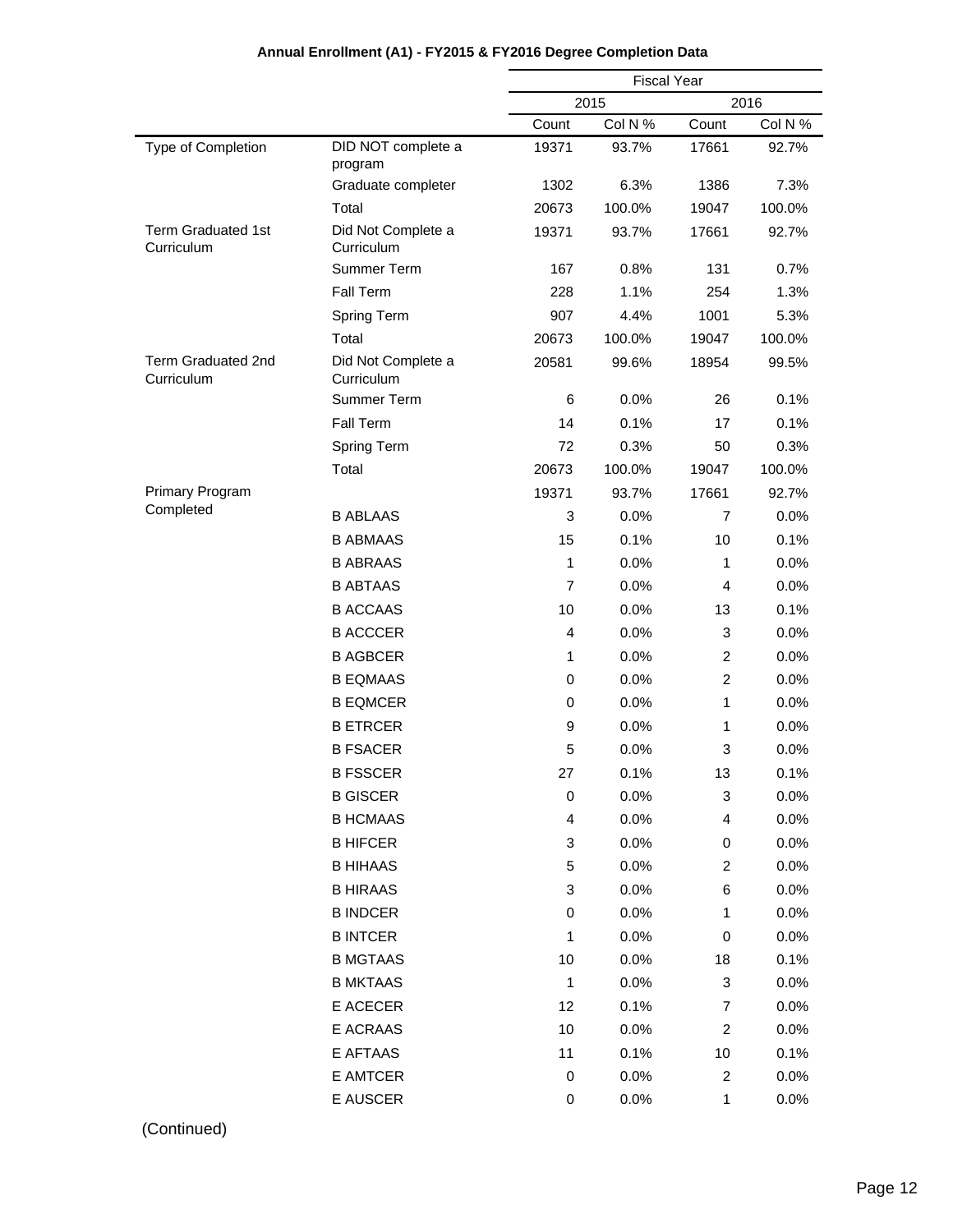|                 | <b>Fiscal Year</b><br>2015<br>2016 |         |                         |         |
|-----------------|------------------------------------|---------|-------------------------|---------|
|                 |                                    |         |                         |         |
|                 | Count                              | Col N % | Count                   | Col N % |
| E AUTAAS        | 11                                 | 0.1%    | 11                      | 0.1%    |
| E BRLCER        | 20                                 | 0.1%    | 0                       | 0.0%    |
| E CCDCER        | $\mathbf{1}$                       | 0.0%    | 0                       | 0.0%    |
| E CDBAAS        | 4                                  | 0.0%    | 2                       | 0.0%    |
| E CDMAAS        | $\overline{c}$                     | 0.0%    | $\overline{c}$          | 0.0%    |
| E CDSAAS        | 0                                  | 0.0%    | 1                       | 0.0%    |
| E CDSCER        | 0                                  | 0.0%    | 1                       | 0.0%    |
| E CIVCER        | 0                                  | 0.0%    | 1                       | 0.0%    |
| E CMDCER        | $\mathbf{1}$                       | 0.0%    | 1                       | 0.0%    |
| E CNHAAS        | $\overline{7}$                     | 0.0%    | 9                       | 0.0%    |
| <b>E CRRCER</b> | 4                                  | 0.0%    | 9                       | 0.0%    |
| <b>E CTTAAS</b> | 1                                  | 0.0%    | 0                       | 0.0%    |
| E CWCCER        | 13                                 | 0.1%    | 21                      | 0.1%    |
| E ECSAAS        | 4                                  | 0.0%    | 6                       | 0.0%    |
| E EIWCER        | 1                                  | 0.0%    | 0                       | 0.0%    |
| E ELPCER        | $\pmb{0}$                          | 0.0%    | 1                       | 0.0%    |
| E ENOCER        | 13                                 | 0.1%    | 0                       | 0.0%    |
| E ENSAES        | $\overline{7}$                     | 0.0%    | 6                       | 0.0%    |
| E HACAAS        | $\overline{c}$                     | 0.0%    | 6                       | 0.0%    |
| E IMCCER        | $\,0\,$                            | 0.0%    | 1                       | 0.0%    |
| <b>E IMTCER</b> | $\mathbf{1}$                       | 0.0%    | 0                       | 0.0%    |
| E IWTCER        | 5                                  | 0.0%    | 6                       | 0.0%    |
| E MFGAAS        | $\overline{7}$                     | 0.0%    | 9                       | 0.0%    |
| E PETAAS        | 17                                 | 0.1%    | 10                      | 0.1%    |
| F AADAFA        | 8                                  | 0.0%    | 10                      | 0.1%    |
| F AAEAFA        | $\mathbf{1}$                       | 0.0%    | 1                       | 0.0%    |
| <b>F ENTAAS</b> | 0                                  | 0.0%    | 1                       | 0.0%    |
| <b>F GDICER</b> | $\mathbf{1}$                       | 0.0%    | 0                       | 0.0%    |
| <b>F GDSAAS</b> | 11                                 | 0.1%    | 3                       | 0.0%    |
| <b>F MCBAAS</b> | $\boldsymbol{2}$                   | 0.0%    | 1                       | 0.0%    |
| <b>F MPHAAS</b> | $\ensuremath{\mathsf{3}}$          | 0.0%    | 3                       | 0.0%    |
| <b>F MPRCER</b> | $\mathbf{1}$                       | 0.0%    | 0                       | 0.0%    |
| F MSEAFA        | 1                                  | 0.0%    | 4                       | 0.0%    |
| F MSPAFA        | $\overline{c}$                     | 0.0%    | $\overline{\mathbf{c}}$ | 0.0%    |
| <b>G AKGCER</b> | 13                                 | 0.1%    | 21                      | 0.1%    |
| <b>G CMACER</b> | 64                                 | 0.3%    | 40                      | 0.2%    |
| <b>G DHGAAS</b> | 29                                 | 0.1%    | 25                      | 0.1%    |
| <b>G DTPCER</b> | 0                                  | 0.0%    | 1                       | 0.0%    |
| <b>G EKGCER</b> | 0                                  | 0.0%    | 1                       | 0.0%    |
| <b>G EMACER</b> | 32                                 | 0.2%    | 49                      | 0.3%    |
| <b>G EMTAAS</b> | 3                                  | 0.0%    | $\overline{\mathbf{c}}$ | 0.0%    |
| <b>G MASCER</b> | 21                                 | 0.1%    | 8                       | 0.0%    |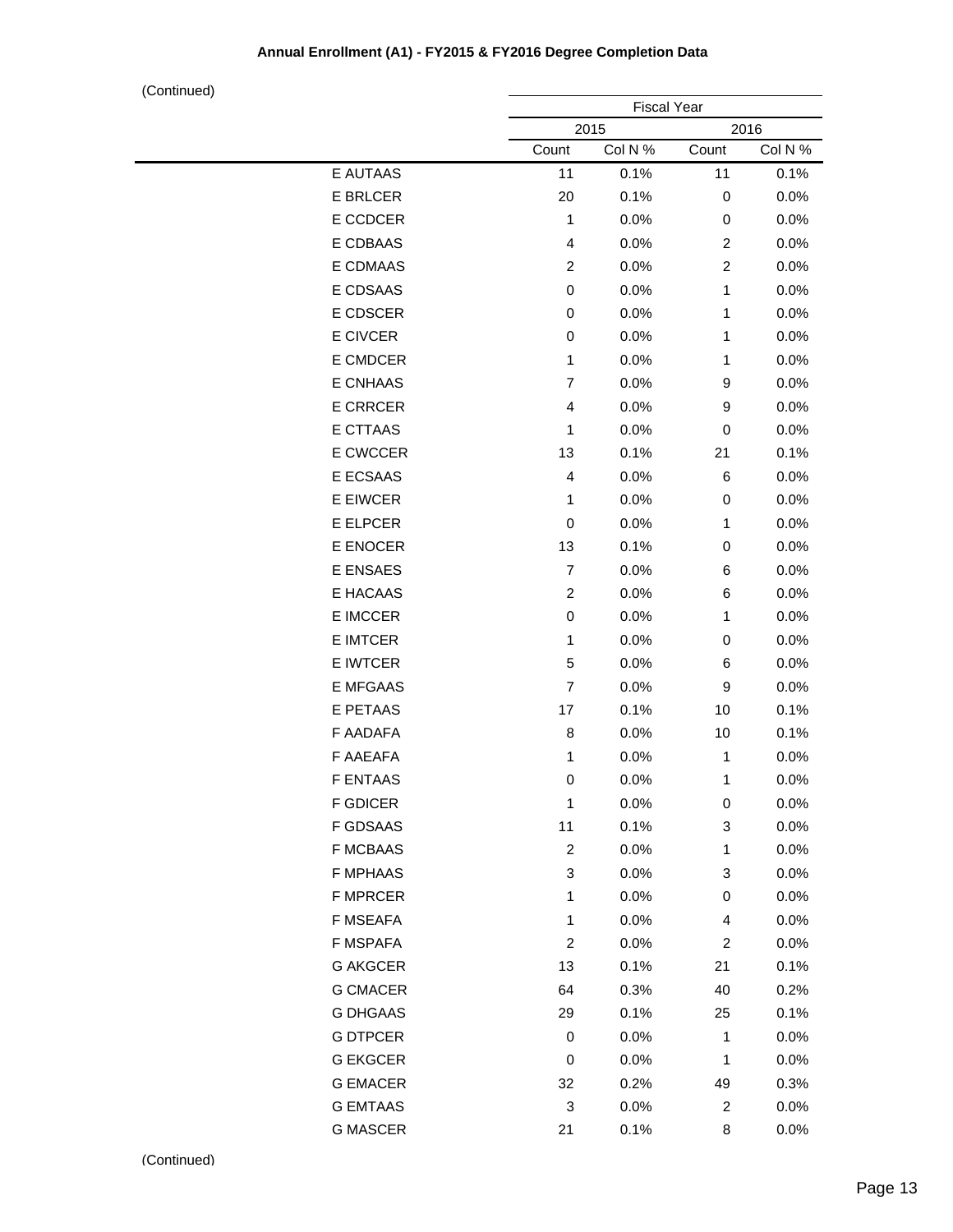|                 |                | <b>Fiscal Year</b> |                         |         |  |
|-----------------|----------------|--------------------|-------------------------|---------|--|
|                 |                | 2015               |                         | 2016    |  |
|                 | Count          | Col N %            | Count                   | Col N % |  |
| <b>G MSGAAS</b> | $\pmb{0}$      | 0.0%               | $\overline{c}$          | 0.0%    |  |
| <b>G MSGCER</b> | 11             | 0.1%               | 15                      | 0.1%    |  |
| <b>G NASCER</b> | 189            | 0.9%               | 183                     | 1.0%    |  |
| <b>G NURAAS</b> | 69             | 0.3%               | 72                      | 0.4%    |  |
| <b>G NURCER</b> | 20             | 0.1%               | 28                      | 0.1%    |  |
| <b>G OTAAAS</b> | 15             | 0.1%               | 20                      | 0.1%    |  |
| <b>G RTTAAS</b> | 11             | 0.1%               | 11                      | 0.1%    |  |
| <b>G SURAAS</b> | 15             | 0.1%               | 14                      | 0.1%    |  |
| <b>G VTTAAS</b> | 27             | 0.1%               | 25                      | 0.1%    |  |
| <b>G XRAAAS</b> | 10             | 0.0%               | 14                      | 0.1%    |  |
| H GAAAA         | 80             | 0.4%               | 104                     | 0.5%    |  |
| N ASGAS         | 176            | 0.9%               | 210                     | 1.1%    |  |
| N FTRCER        | $\overline{4}$ | 0.0%               | 8                       | 0.0%    |  |
| S CDACER        | $\mathbf{1}$   | 0.0%               | $\mathbf{1}$            | 0.0%    |  |
| S CDECER        | 1              | 0.0%               | 0                       | 0.0%    |  |
| S CHDAAS        | 3              | 0.0%               | 8                       | 0.0%    |  |
| S CJSAAS        | 16             | 0.1%               | 14                      | 0.1%    |  |
| S FSTAAS        | $\overline{c}$ | 0.0%               | 0                       | 0.0%    |  |
| <b>T BKPCER</b> | 5              | 0.0%               | 3                       | 0.0%    |  |
| <b>T CGRCER</b> | $\mathbf{1}$   | 0.0%               | 0                       | 0.0%    |  |
| <b>T CISCER</b> | 8              | 0.0%               | 9                       | 0.0%    |  |
| <b>T CMSAAS</b> | 3              | 0.0%               | 0                       | 0.0%    |  |
| <b>T CNAAAS</b> | 10             | 0.0%               | 10                      | 0.1%    |  |
| <b>T CPLAAS</b> | $\mathbf{1}$   | 0.0%               | 6                       | 0.0%    |  |
| T DGMAAS        | 10             | 0.0%               | 8                       | 0.0%    |  |
| <b>T GPRCER</b> | $\pmb{0}$      | 0.0%               | 6                       | 0.0%    |  |
| <b>T IPRCER</b> | 6              | 0.0%               | 10                      | 0.1%    |  |
| <b>TLINCER</b>  | $\mathbf{1}$   | 0.0%               | 3                       | 0.0%    |  |
| <b>T MOBCER</b> | $\,0\,$        | 0.0%               | 5                       | 0.0%    |  |
| <b>T MSACER</b> | $\mathbf{1}$   | 0.0%               | 9                       | 0.0%    |  |
| <b>T MSOCER</b> | $\overline{c}$ | 0.0%               | 1                       | 0.0%    |  |
| T OCAAAS        | 13             | 0.1%               | 14                      | 0.1%    |  |
| T OCPCER        | $\overline{2}$ | 0.0%               | 2                       | 0.0%    |  |
| T OOSCER        | $\overline{7}$ | 0.0%               | 1                       | 0.0%    |  |
| <b>T PCFCER</b> | 0              | 0.0%               | 7                       | 0.0%    |  |
| <b>T SDVCER</b> | 1              | 0.0%               | $\overline{\mathbf{c}}$ | 0.0%    |  |
| <b>TVGWCER</b>  | 15             | 0.1%               | 6                       | 0.0%    |  |
| <b>T WAPCER</b> | 0              | 0.0%               | $\overline{\mathbf{c}}$ | 0.0%    |  |
| <b>T WSMCER</b> | 3              | 0.0%               | 1                       | 0.0%    |  |
| X CDLCER        | 62             | 0.3%               | 90                      | 0.5%    |  |
| Y GSUAGS        | 46             | 0.2%               | 68                      | 0.4%    |  |
| Total           | 20673          | 100.0%             | 19047                   | 100.0%  |  |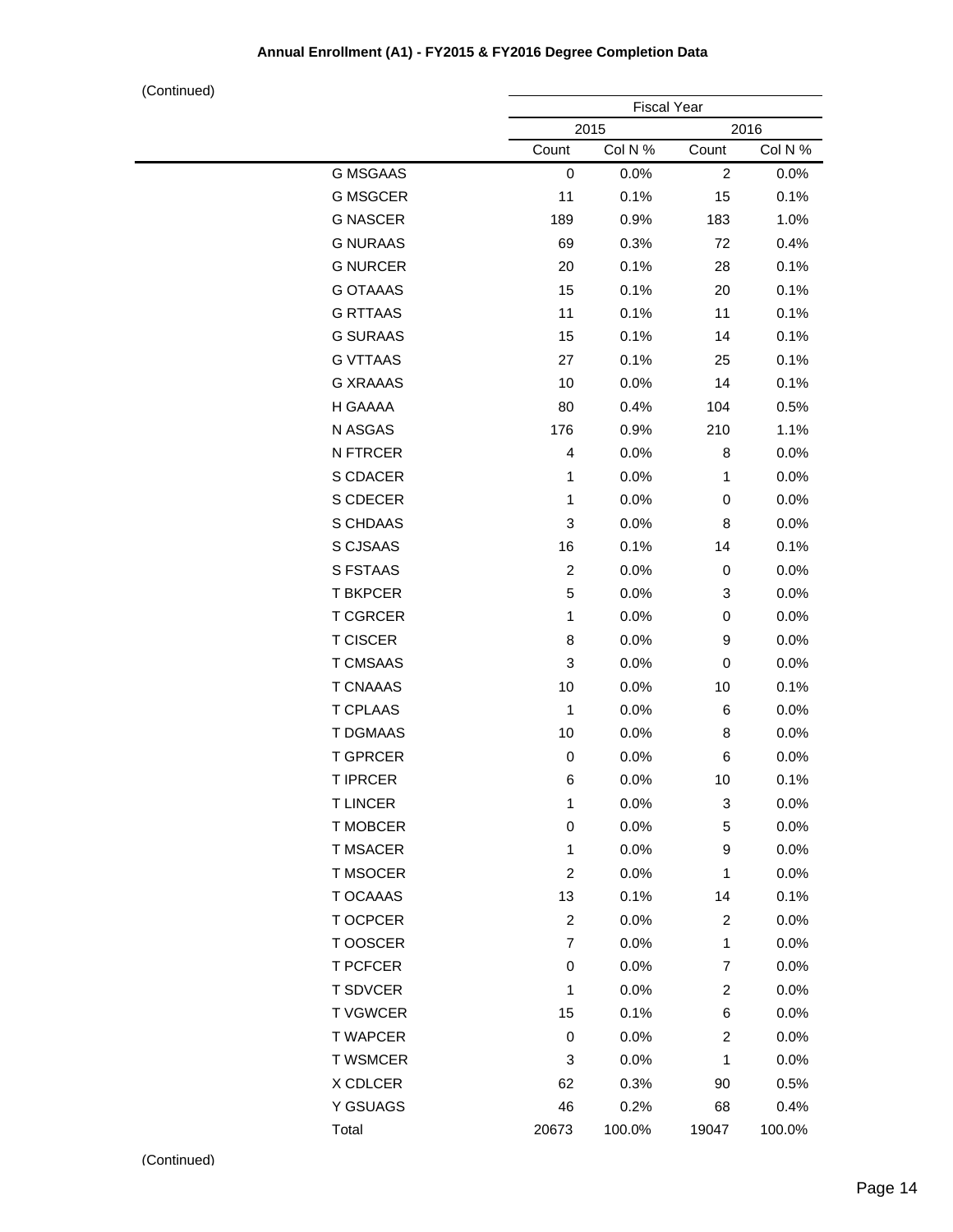| (Continued)           |                                               |                    |         |                |         |  |
|-----------------------|-----------------------------------------------|--------------------|---------|----------------|---------|--|
|                       |                                               | <b>Fiscal Year</b> |         |                |         |  |
|                       |                                               | 2015               |         |                | 2016    |  |
|                       |                                               | Count              | Col N % | Count          | Col N % |  |
| Degree/1st Curriculum | AA (1.1)                                      | 80                 | 6.1%    | 104            | 7.5%    |  |
|                       | AS (1.1)                                      | 176                | 13.5%   | 210            | 15.2%   |  |
|                       | AAS (1.2)                                     | 388                | 29.8%   | 391            | 28.2%   |  |
|                       | AGS, ALS, AGE (1.0)                           | 46                 | 3.5%    | 68             | 4.9%    |  |
|                       | Occup Cert of 30 sem<br>hrs/more CER (1.2)    | 145                | 11.1%   | 152            | 11.0%   |  |
|                       | Occup Cert of LT 30 sem<br>hrs COC, AOP (1.2) | 448                | 34.4%   | 438            | 31.6%   |  |
|                       | Assoc in Fine Arts (AFA)<br>(1.1)             | 12                 | 0.9%    | 17             | 1.2%    |  |
|                       | Assoc in Eng Sc (AES)<br>(1.1)                | $\overline{7}$     | 0.5%    | 6              | 0.4%    |  |
|                       | Total                                         | 1302               | 100.0%  | 1386           | 100.0%  |  |
| Degree/2nd Curriculum | AS (1.1)                                      | $\mathbf 0$        | 0.0%    | 3              | 3.2%    |  |
|                       | AAS (1.2)                                     | 12                 | 13.0%   | 9              | 9.7%    |  |
|                       | AGS, ALS, AGE (1.0)                           | $\overline{2}$     | 2.2%    | $\overline{2}$ | 2.2%    |  |
|                       | Occup Cert of 30 sem<br>hrs/more CER (1.2)    | 77                 | 83.7%   | 76             | 81.7%   |  |
|                       | Occup Cert of LT 30 sem<br>hrs COC, AOP (1.2) | $\mathbf 0$        | 0.0%    | 3              | 3.2%    |  |
|                       | Assoc in Eng Sc (AES)<br>(1.1)                | 1                  | 1.1%    | 0              | 0.0%    |  |
|                       | Total                                         | 92                 | 100.0%  | 93             | 100.0%  |  |

Source: a1fy16.sps, Prepared by IAR 8/31/2016

#### **Annual Enrollment (A1) - FY2015 & FY2016 Miscellaneous Admissions Data**

|                       |           | <b>Fiscal Year</b> |            |       |            |  |
|-----------------------|-----------|--------------------|------------|-------|------------|--|
|                       |           | 2015               |            |       | 2016       |  |
|                       |           | Count              | Column N % | Count | Column N % |  |
| Shared Data Dummy SSN | Valid SSN | 18470              | 89.3%      | 16988 | 89.2%      |  |
|                       | Dummy ID  | 2203               | 10.7%      | 2059  | 10.8%      |  |
|                       | Total     | 20673              | 100.0%     | 19047 | 100.0%     |  |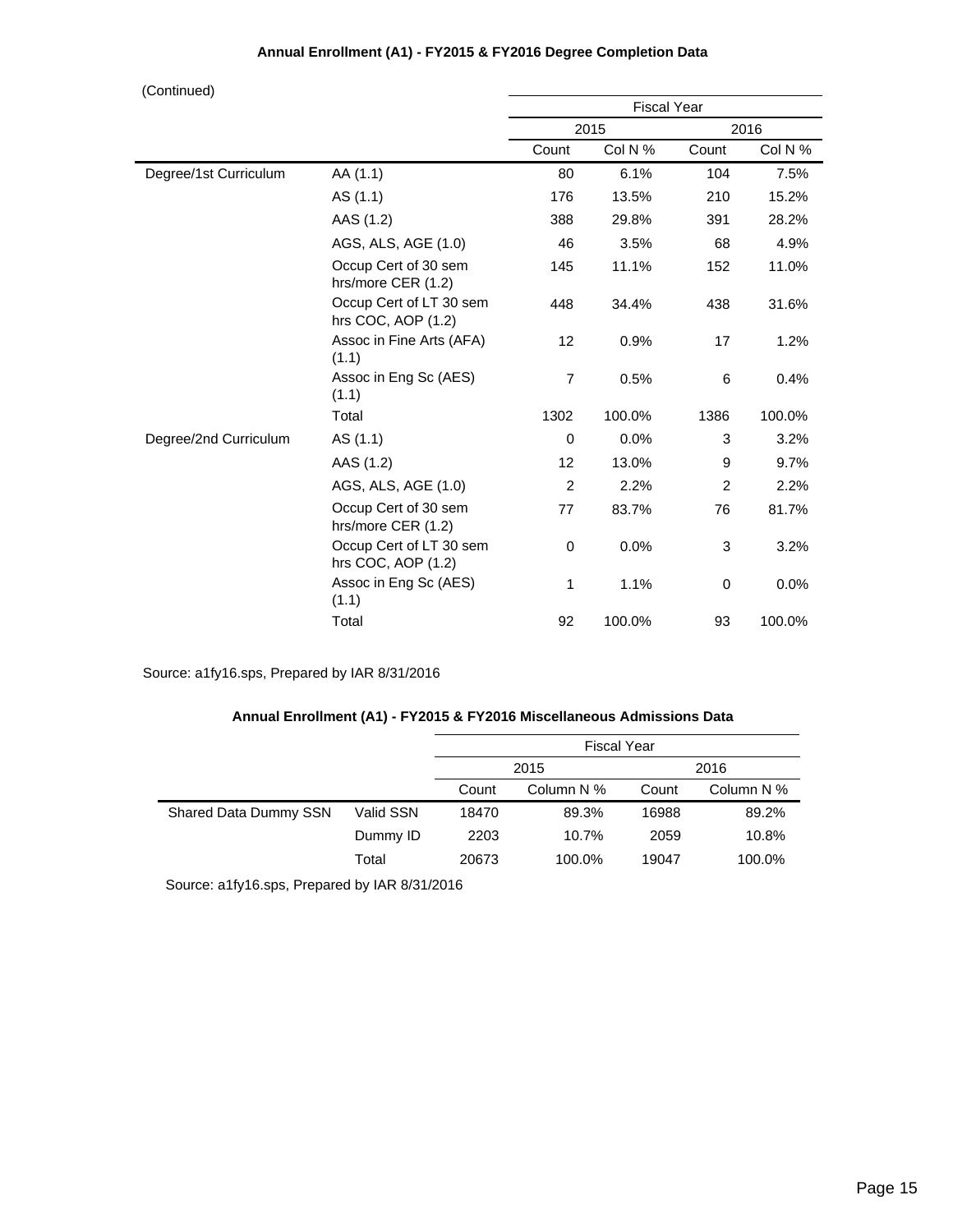|                                  |         | <b>Fiscal Year</b> |          |  |
|----------------------------------|---------|--------------------|----------|--|
|                                  |         | 2015               | 2016     |  |
| <b>Summer Credit Hours</b>       | Mean    | 1.36               | 1.43     |  |
| Attempted                        | Median  | .00                | .00      |  |
|                                  | Sum     | 28034.50           | 27320.00 |  |
|                                  | Minimum | .00                | .00      |  |
|                                  | Maximum | 24.00              | 31.00    |  |
| <b>Summer Credit Hours</b>       | Mean    | 1.17               | 1.28     |  |
| Earned                           | Median  | .00                | .00      |  |
|                                  | Sum     | 24211.00           | 24436.50 |  |
|                                  | Minimum | .00                | .00      |  |
|                                  | Maximum | 24.00              | 31.00    |  |
| Fall Credit Hours Attempted      | Mean    | 4.13               | 4.33     |  |
|                                  | Median  | .50                | 2.00     |  |
|                                  | Sum     | 85433.50           | 82498.50 |  |
|                                  | Minimum | .00                | .00      |  |
|                                  | Maximum | 25.00              | 26.00    |  |
| <b>Fall Credit Hours Earned</b>  | Mean    | 3.32               | 3.52     |  |
|                                  | Median  | .00                | .50      |  |
|                                  | Sum     | 68627.50           | 66966.50 |  |
|                                  | Minimum | .00                | .00      |  |
|                                  | Maximum | 25.00              | 22.00    |  |
| <b>Spring Credit Hours</b>       | Mean    | 3.97               | 4.05     |  |
| Attempted                        | Median  | 1.00               | 1.00     |  |
|                                  | Sum     | 81995.00           | 77069.00 |  |
|                                  | Minimum | .00                | .00      |  |
|                                  | Maximum | 30.00              | 25.00    |  |
| Spring Credit Hours Earned       | Mean    | 3.21               | 3.29     |  |
|                                  | Median  | .50                | .50      |  |
|                                  | Sum     | 66355.50           | 62647.50 |  |
|                                  | Minimum | .00                | .00      |  |
|                                  | Maximum | 25.00              | 24.00    |  |
| <b>Total Credit Hours</b>        | Mean    | 9.5                | 9.8      |  |
| Attempted                        | Median  | 6.0                | 6.0      |  |
|                                  | Sum     | 195463.0           | 186887.5 |  |
|                                  | Minimum | .5                 | .5       |  |
|                                  | Maximum | 60.0               | 49.0     |  |
| <b>Total Credit Hours Earned</b> | Mean    | 7.7                | 8.1      |  |
|                                  | Median  | 4.0                | 4.0      |  |
|                                  | Sum     | 159194.0           | 154050.5 |  |
|                                  | Minimum | .0                 | .0       |  |
|                                  | Maximum | 51.0               | 48.0     |  |
| <b>Cumulative GPA</b>            | Mean    | 2.15               | 2.24     |  |
|                                  | Median  | 2.71               | 2.82     |  |
|                                  |         |                    |          |  |

#### **Annual Enrollment (A1) - FY2015 & FY2016 Credit Hours Attempted and Earned**